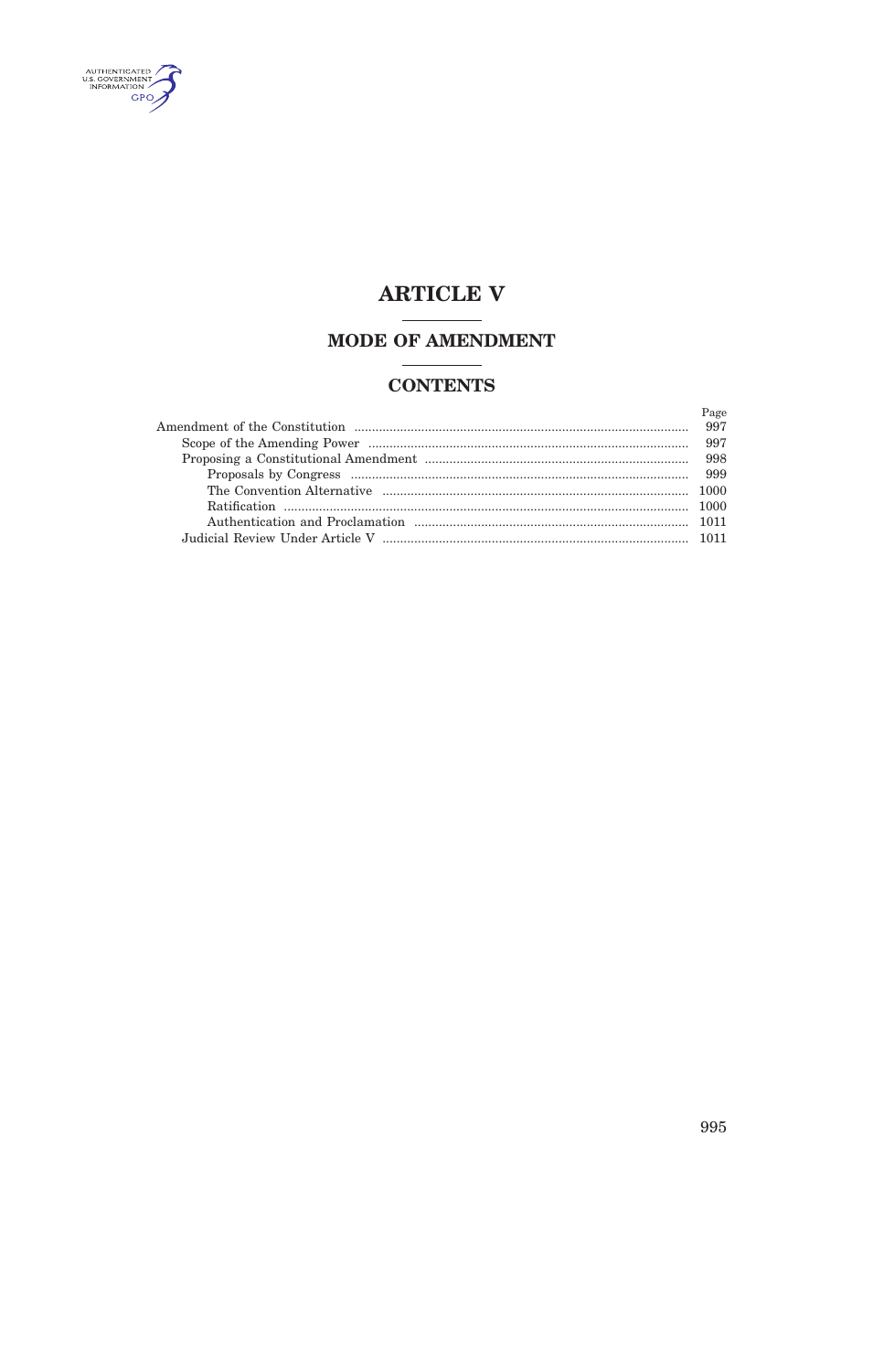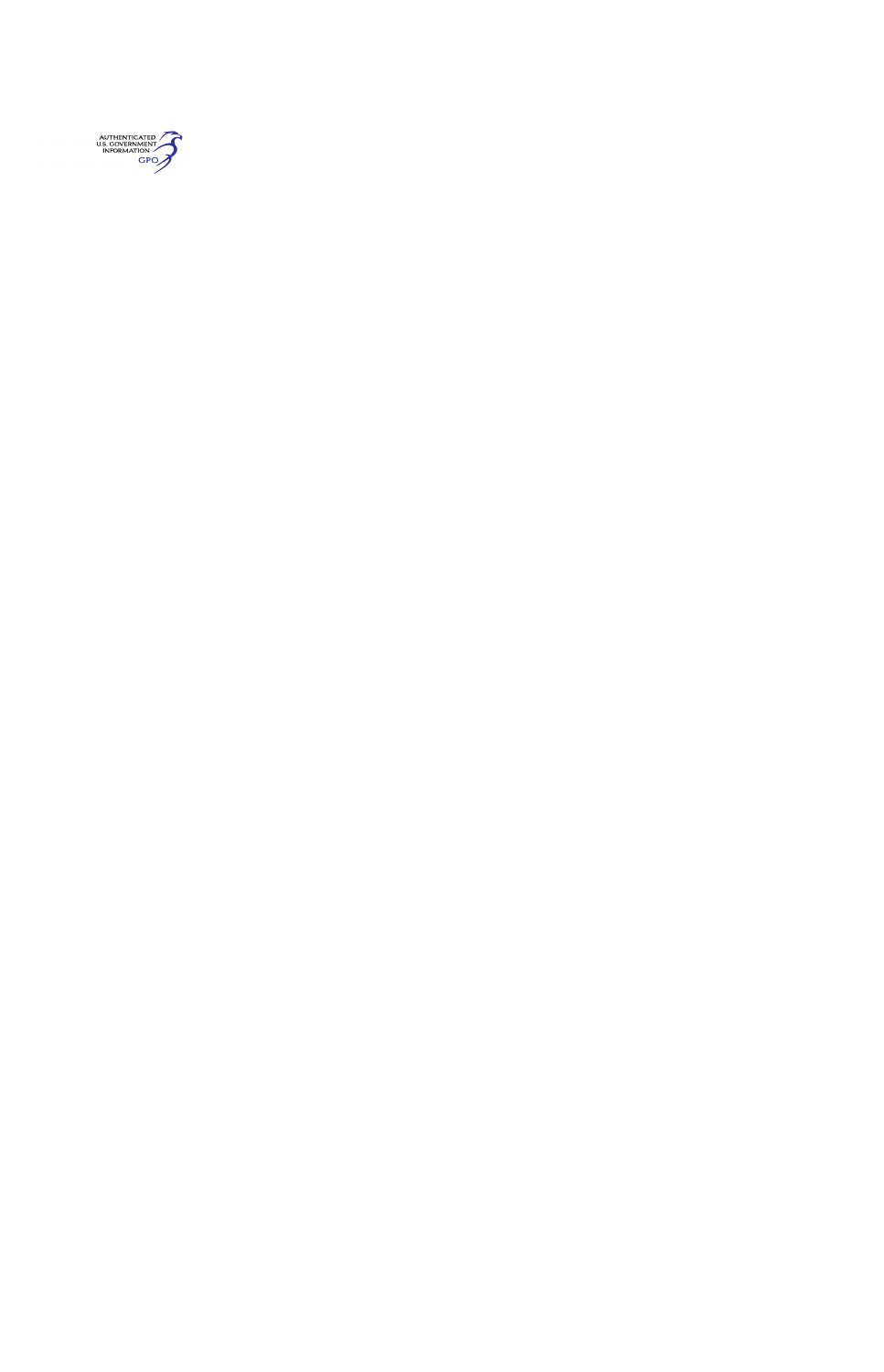<span id="page-2-0"></span>

## **MODE OF AMENDMENT**

# **ARTICLE V**

The Congress, whenever two thirds of both Houses shall deem it necessary, shall propose Amendments to this Constitution, or, on the Application of the Legislatures of two thirds of the several States, shall call a Convention for proposing Amendments, which in either Case, shall be valid to all Intents and Purposes, as Part of this Constitution, when ratified by the Legislatures of three fourths of the several States or by Conventions in three fourths thereof, as the one or the other Mode of Ratification may be proposed by the Congress; Provided that no Amendment which may be made prior to the Year One thousand eight hundred and eight shall in any Manner affect the first and fourth Clauses in the Ninth Section of the first Article; and that no State, without its Consent, shall be deprived of its equal Suffrage in the Senate.

# **AMENDMENT OF THE CONSTITUTION**

## **Scope of the Amending Power**

When Article V was before the Constitutional Convention, a motion to insert a provision that "no State shall without its consent be affected in its internal policy" was made and rejected.<sup>1</sup> A further attempt to impose a substantive limitation on the amending power was made in 1861, when Congress submitted to the states a proposal to bar any future amendments which would authorize Congress to "interfere, within any State, with the domestic institutions thereof  $\ldots$  ."<sup>2</sup> Three states ratified this article before the outbreak of the Civil War made it academic.<sup>3</sup> Members of Congress opposed passage by Congress of the Thirteenth Amendment on the

<sup>1</sup> 2 M. FARRAND, THE RECORDS OF THE FEDERAL CONVENTION OF 1787 630 (rev. ed. 1937). 2 57 CONG. GLOBE 1263 (1861).

<sup>3</sup> H. Ames, *The Proposed Amendments to the Constitution of the United States During the First Century of Its History*, H. DOC. 353, pt. 2, 54th Congress, 2d Sess. (1897), 363.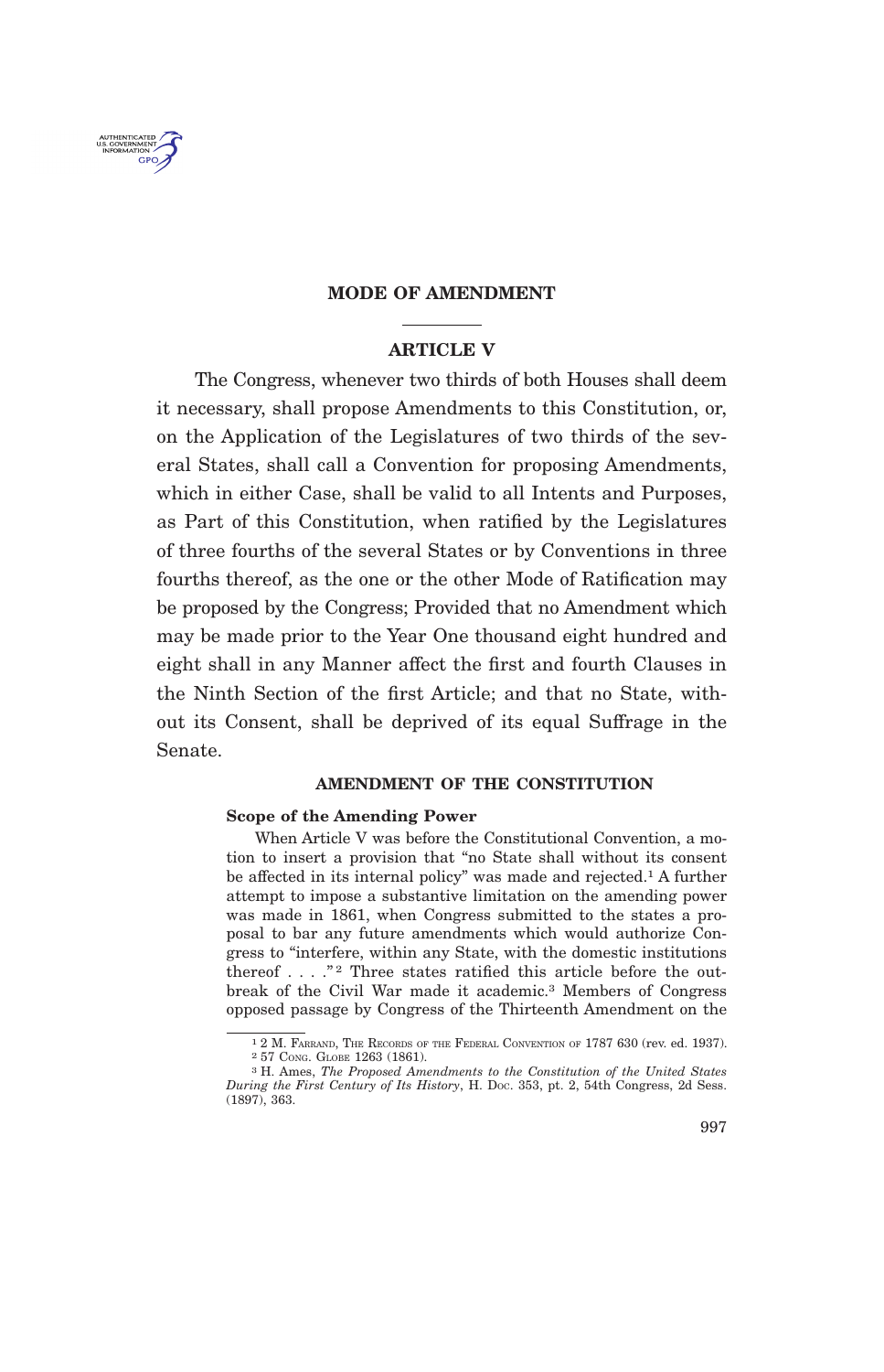<span id="page-3-0"></span>

basis that the amending process could not be used to work such a major change in the internal affairs of the states, but the protest was in vain.<sup>4</sup> Many years later the validity of both the Eighteenth and Nineteenth Amendments was challenged because of their content. The arguments against the former took a wide range. Counsel urged that the power of amendment is limited to the correction of errors in the framing of the Constitution and that it does not comprehend the adoption of additional or supplementary provisions. They contended further that ordinary legislation cannot be embodied in a constitutional amendment and that Congress cannot constitutionally propose any amendment that involves the exercise or relinquishment of the sovereign powers of a state.<sup>5</sup> The Nineteenth Amendment was attacked on the narrower ground that a state that had not ratified the amendment would be deprived of its equal suffrage in the Senate because its representatives in that body would be persons not of its choosing, *i.e.*, persons chosen by voters whom the state itself had not authorized to vote for Senators.<sup>6</sup> Brushing aside these arguments as unworthy of serious attention, the Supreme Court held both amendments valid.

### **Proposing a Constitutional Amendment**

Thirty-three proposed amendments to the Constitution have been submitted to the states pursuant to this Article, all of them upon the vote of the requisite majorities in Congress and none by the alternative convention method.<sup>7</sup> In the Convention, much controversy surrounded the issue of the process by which the document then being drawn should be amended. At first, it was voted that "provision ought to be made for the amendment [of the Constitution] whensoever it shall seem necessary" without the agency of Congress being at all involved.<sup>8</sup> Acting upon this instruction, the Committee on Detail submitted a section providing that upon the application of the legislatures of two-thirds of the states Congress was to call a convention for purpose of amending the Constitution.<sup>9</sup> Adopted,<sup>10</sup> the section was soon reconsidered on the motion of Framers of quite different points of view. Some worried that the provision would allow two-thirds of the states to subvert the others,<sup>11</sup>

<sup>4</sup> 66 CONG. GLOBE 921, 1424–1425, 1444–1447, 1483–1488 (1864).

<sup>5</sup> *National Prohibition Cases*, 253 U.S. 350 (1920).

<sup>6</sup> Leser v. Garnett, 258 U.S. 130 (1922).

<sup>7</sup> A recent scholarly study of the amending process and the implications for our polity is R. BERNSTEIN, AMENDING AMERICA (1993).

<sup>&</sup>lt;sup>8</sup> 1 M. FARRAND, THE RECORDS OF THE FEDERAL CONVENTION OF 1787 (rev. ed. 1937). 22, 202–203, 237; 2 id. at 85.

<sup>9</sup> Id. at 188.

<sup>10</sup> Id. at 467–468.

<sup>11</sup> Id. at 557–558 (Gerry).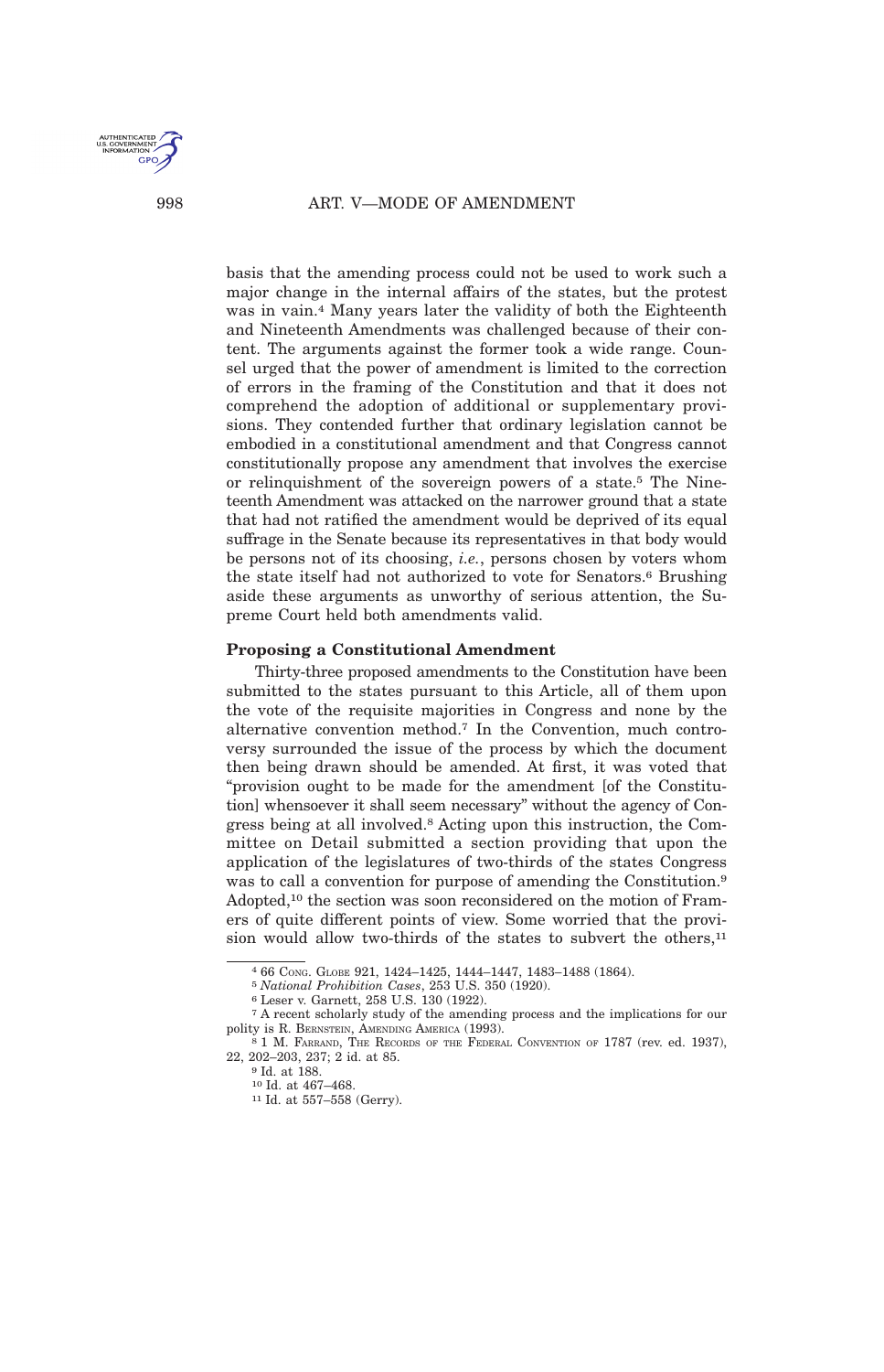<span id="page-4-0"></span>

and some thought that Congress would be the first to perceive the need for amendment and that to leave the matter to the discretion of the states would mean that no alterations but those increasing the powers of the states would ever be proposed.<sup>12</sup> Madison's proposal was adopted, empowering Congress to propose amendments either on its own initiative or upon application by the legislatures of two-thirds of the states.<sup>13</sup> When this provision came back from the Committee on Style, however, Gouverneur Morris and Gerry succeeded in inserting the language providing for a convention upon the application of the legislatures of two-thirds of the states.<sup>14</sup>

*Proposals by Congress.*—Few difficulties of a constitutional nature have arisen with regard to this method of initiating constitutional change, the only method, as we noted above, so far successfully resorted to. When Madison submitted to the House of Representatives the proposals from which the Bill of Rights evolved, he contemplated that they should be incorporated in the text of the original instrument.<sup>15</sup> Instead, the House decided to propose them as supplementary articles, a method followed since.<sup>16</sup> It ignored a suggestion that the two Houses should first resolve that amendments are necessary before considering specific proposals.<sup>17</sup> In the *National Prohibition Cases*, <sup>18</sup> the Court ruled that, in proposing an amendment, the two Houses of Congress thereby indicated that they deemed revision necessary. The same case also established the proposition that the vote required to propose an amendment was a vote of two thirds of the Members present—assuming the presence of a quorum—and not a vote of two-thirds of the entire membership.<sup>19</sup> The approval of the President is not necessary for a proposed amendment.<sup>20</sup>

<sup>12</sup> Id. at 558 (Hamilton).

<sup>13</sup> Id. at 559

<sup>14</sup> Id. at 629–630. "Mr. Madison did not see why Congress would not be as much bound to propose amendments applied for by two-thirds of the state as to call a Convention on the like application. He saw no objection however against providing for a Convention for the purpose of amendments, except only that difficulties might arise as to the form, the quorum etc. which in Constitutional regulations ought to be as much as possible avoided."

<sup>15</sup> 1 ANNALS OF CONGRESS 433–436 (1789).

<sup>16</sup> Id. at 717.

<sup>17</sup> Id. at 430.

<sup>18</sup> 253 U.S. 350, 386 (1920).

<sup>19</sup> 253 U.S. at 386.

<sup>20</sup> In Hollingsworth v. Virginia, 3 U.S. (3 Dall.) 378 (1798), the Court rejected a challenge to the Eleventh Amendment based on the argument that it had not been submitted to the President for approval or veto. The Court' s brief opinion merely determined that the Eleventh Amendment was "constitutionally adopted." Id. at 382. Apparently during oral argument, Justice Chase opined that "[t]he negative of the President applies only to the ordinary cases of legislation: He has nothing to do with the proposition, or adoption, of amendments to the Constitution." Id. at 381. *See*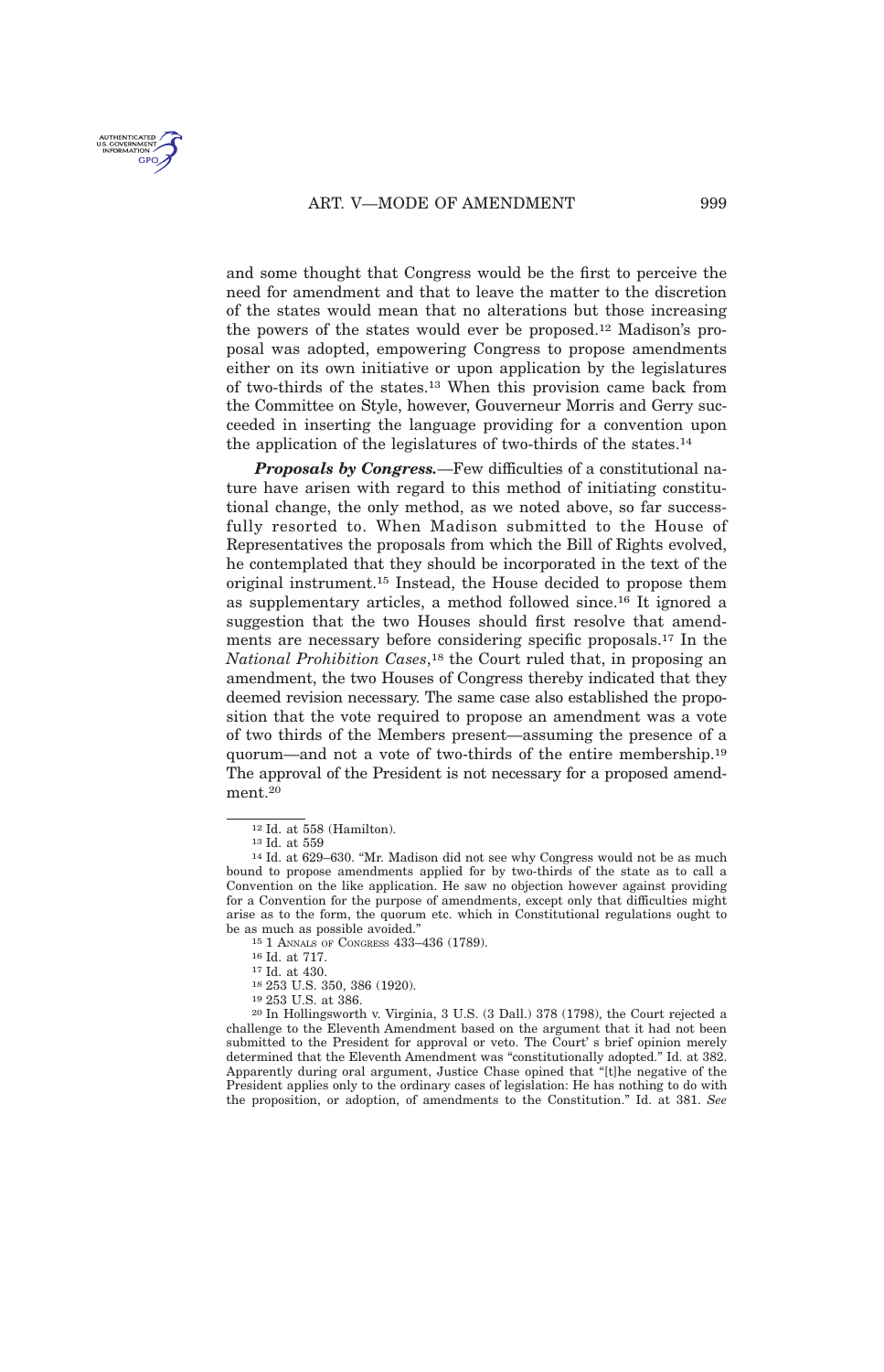<span id="page-5-0"></span>

*The Convention Alternative.*—Because it has never successfully been invoked, the convention method of amendment is surrounded by a lengthy list of questions.<sup>21</sup> When and how is a convention to be convened? Must the applications of the requisite number of states be identical or ask for substantially the same amendment, or merely deal with the same subject matter? Must the requisite number of petitions be contemporaneous with each other, substantially contemporaneous, or strung out over several years? Could a convention be limited to consideration of the amendment or the subject matter which it is called to consider? These are only a few of the obvious questions, and others lurk to be revealed on deeper consideration.<sup>22</sup> This method has been close to being used several times. Only one state was lacking when the Senate finally permitted passage of an amendment providing for the direct election of senators.<sup>23</sup> Two states were lacking in a petition drive for a constitutional limitation on income tax rates.<sup>24</sup> The drive for an amendment to limit the Supreme Court's legislative apportionment decisions came within one state of the required number, and a proposal for a balanced budget amendment has been but two states short of the requisite number for some time.<sup>25</sup> Arguments existed in each instance against counting all the petitions, but the political realities no doubt are that if there is an authentic national movement underlying a petitioning by two-thirds of the states there will be a response by Congress.

*Ratification.*—In 1992, the nation apparently ratified a longquiescent 27th Amendment, to the surprise of just about everyone. Whether the new Amendment has any effect in the area of its sub-

Seth Barrett Tillman, *A Textualist Defense of Art. I, Section 7, Clause 3: Why Hollingsworth v. Virginia was Rightly Decided, and Why INS v. Chadha was Wrongly Reasoned*, 83 TEX. L. REV. 1265 (2005), for extensive analysis of what *Hollingsworth's* delphic pronouncement could mean. Whatever the Court decided in *Hollingsworth*, it has since treated the issue as settled. *See* Hawke v. Smith (No. 1), 253 U.S. 221, 229 (1920) (in *Hollingsworth*, "this court settled that the submission of a constitutional amendment did not require the action of the President"); INS v. Chadha, 462 U.S. 919, 955 n.21 (1983) (in *Hollingsworth*, "the Court held Presidential approval was unnecessary for a proposed constitutional amendment . . . ").

<sup>21</sup> The matter is treated comprehensively in C. Brickfield, *Problems Relating to a Federal Constitutional Convention*, 85th Congress, 1st Sess. (Comm. Print; House Judiciary Committee) (1957). A thorough and critical study of activity under the petition method can be found in R. CAPLAN, CONSTITUTIONAL BRINKMANSHIP: AMENDING THE CONSTITUTION BY NATIONAL CONVENTION (1988).

<sup>22</sup> Id. *See also Federal Constitutional Convention: Hearings Before the Senate Judiciary Subcommittee on Separation of Powers*, 90th Congress, 1st Sess. (1967).

<sup>23</sup> C. Brickfield, *Problems Relating to a Federal Constitutional Convention*, 85th Congress, 1st sess. (Comm. Print; House Judiciary Committee) (1957), 7, 89.

<sup>24</sup> Id. at 8–9, 89.

<sup>25</sup> R. CAPLAN, CONSTITUTIONAL BRINKMANSHIP: AMENDING THE CONSTITUTION BY NATIONAL CONVENTION 73–78, 78–89 (1988) .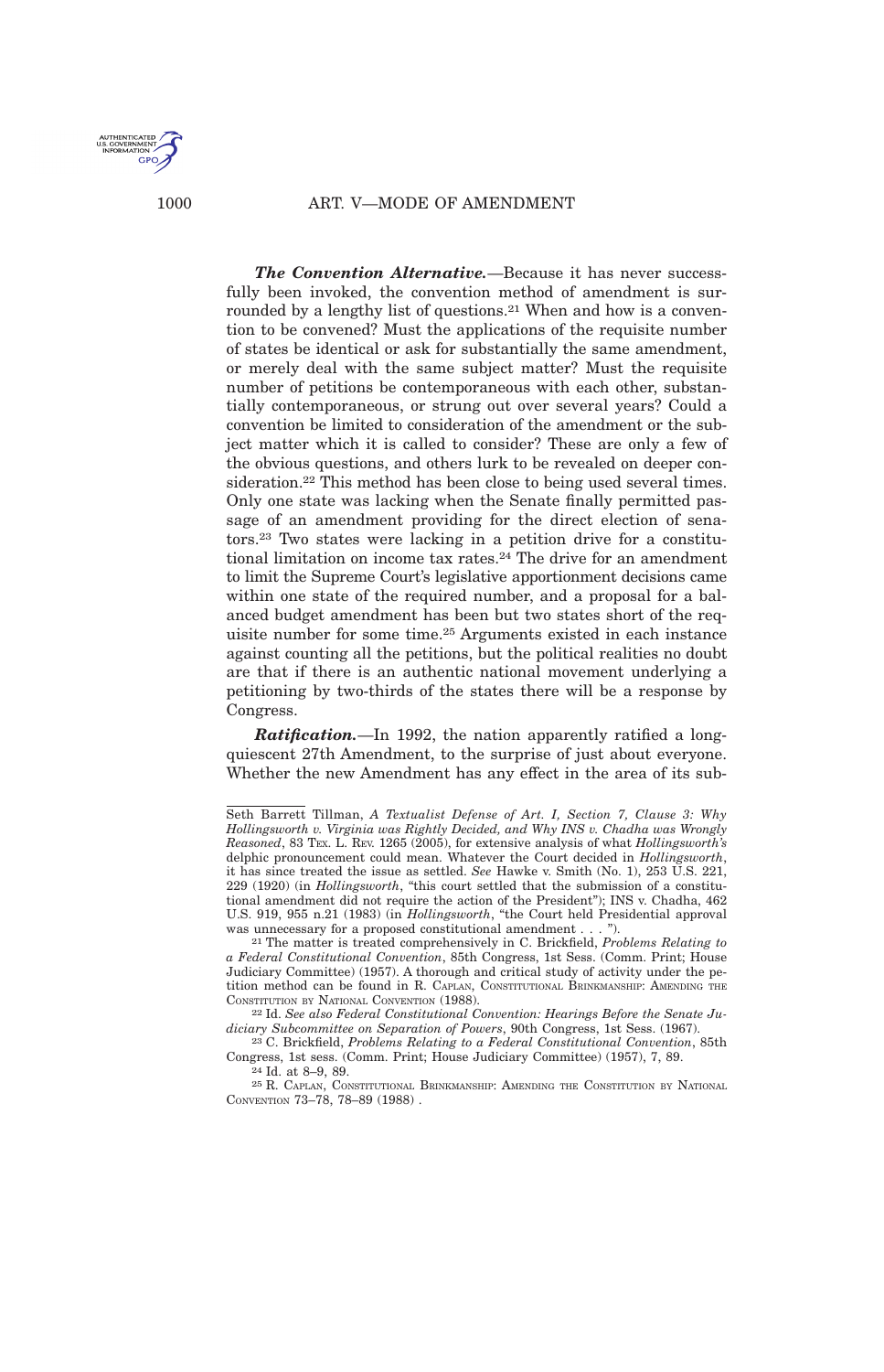

ject matter, the effective date of congressional pay raises, the adoption of this provision has unsettled much of the supposed learning on the issue of the timeliness of pendency of constitutional amendments.

It has been accepted that Congress may, in proposing an amendment, set a reasonable time limit for its ratification. Beginning with the Eighteenth Amendment, save for the Nineteenth, Congress has included language in all proposals stating that the amendment should be inoperative unless ratified within seven years.<sup>26</sup> All the earlier proposals had been silent on the question, and two amendments proposed in 1789, one submitted in 1810 and another in 1861, and most recently one in 1924 had gone to the states and had not been ratified. In *Coleman v. Miller*, <sup>27</sup> the Court refused to pass upon the question whether the proposed child labor amendment, the one submitted to the states in 1924, was open to ratification thirteen years later. This it held to be a political question that Congress would have to resolve in the event three-fourths of the states ever gave their assent to the proposal.

In *Dillon v. Gloss*, <sup>28</sup> the Court upheld Congress's power to prescribe time limitations for state ratifications and intimated that proposals that were clearly out of date were no longer open for ratification. Finding nothing express in Article V relating to time constraints, the Court nevertheless found evidence that strongly suggests that proposed amendments are not open to ratification for all time or by states acting at widely separate times.<sup>29</sup>

Three related considerations were put forward. "First, proposal and ratification are not treated as unrelated acts but as succeeding steps in a single endeavor, the natural inference being that they are not to be widely separated in time. Secondly, it is only when there is deemed to be a necessity therefor that amendments are to be proposed, the reasonable implication being that when proposed they are to be considered and disposed of presently. Thirdly, as ratification is but the expression of the approbation of the people and is to be effective when had in three-fourths of the States, there is a fair implication that it must be sufficiently contemporaneous in that

<sup>26</sup> Seven-year periods were included in the texts of the proposals of the 18th, 20th, 21st, and 22d amendments. Apparently concluding in proposing the 23d that putting the time limit in the text merely cluttered up the amendment, Congress in it and in subsequent amendments included the time limits in the authorizing resolution. After the extension debate over the Equal Rights proposal, Congress once again inserted into the text of the amendment the time limit with respect to the proposal of voting representation in Congress for the District of Columbia.

<sup>27</sup> 307 U.S. 433 (1939).

<sup>28</sup> 256 U.S. 368 (1921).

<sup>29</sup> 256 U.S. at 374.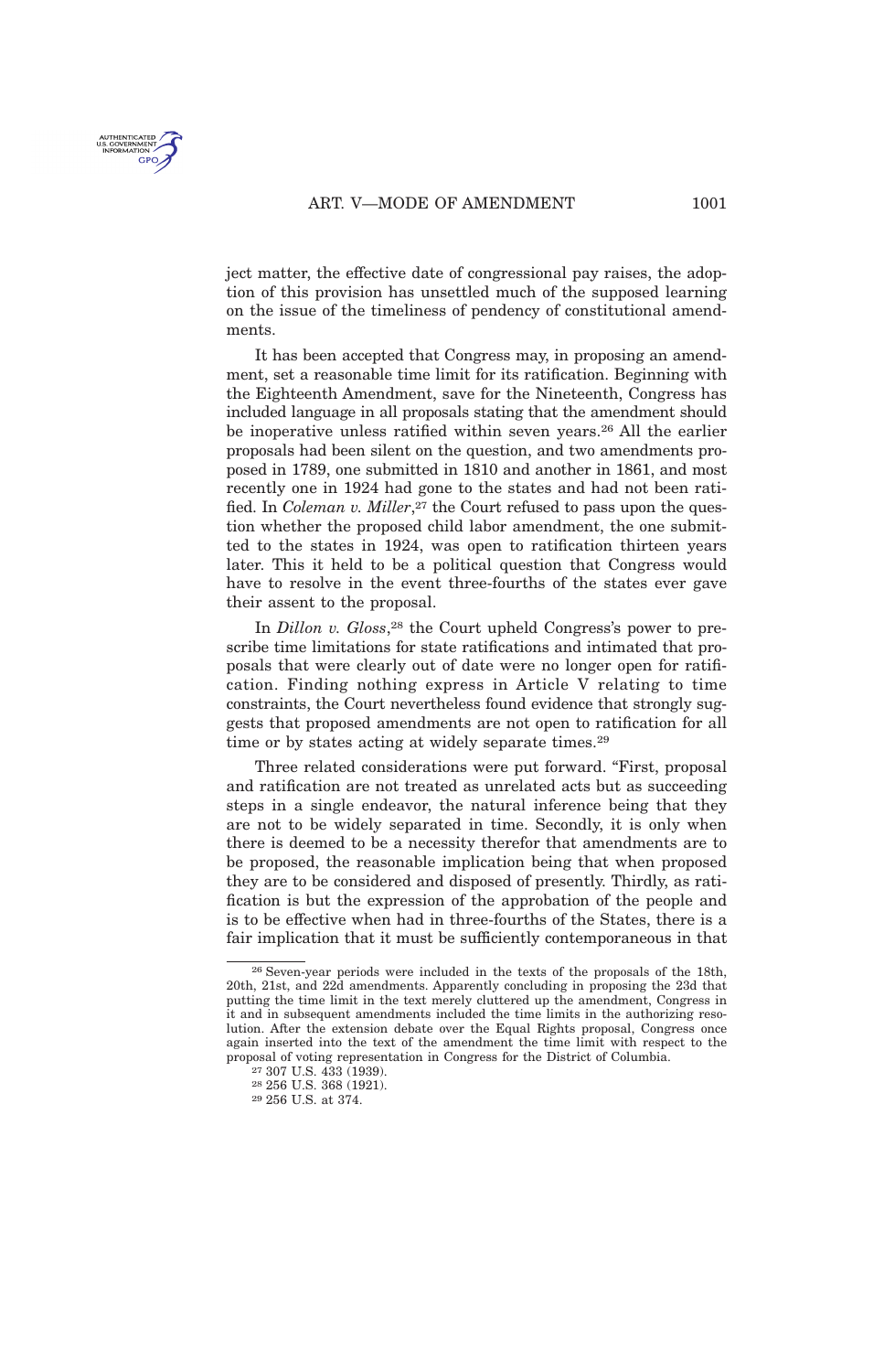

number of States to reflect the will of the people in all sections at relatively the same period, which of course ratification scattered through a long series of years would not do." <sup>30</sup>

Continuing, the Court observed that this conclusion was the far better one, because the consequence of the opposite view was that the four amendments proposed long before, including the two sent out to the states in 1789 "are still pending and in a situation where their ratification in some of the States many years since by representatives of generations now largely forgotten may be effectively supplemented in enough more States to make three-fourths by representatives of the present or some future generation. To that view few would be able to subscribe, and in our opinion it is quite untenable." <sup>31</sup>

What seemed "untenable" to a unanimous Court in 1921 proved quite acceptable to both executive and congressional branches in 1992. After a campaign calling for the resurrection of the 1789 proposal, which was originally transmitted to the states as one of the twelve original amendments, enough additional states ratified to make up a three-fourths majority, and the responsible executive official proclaimed the amendment as ratified as both Houses of Congress concurred in resolutions.<sup>32</sup>

That there existed a "reasonable" time limit for ratification was strongly controverted.<sup>33</sup> The Office of Legal Counsel of the Department of Justice prepared for the White House counsel an elaborate memorandum that disputed all aspects of the *Dillon* opinion.<sup>34</sup> First, *Dillon's* discussion of contemporaneity was discounted as dictum.<sup>35</sup> Second, the three "considerations" relied on in *Dillon* were deemed unpersuasive. Thus, the Court simply assumes that, because pro-

<sup>30</sup> 256 U.S. at 374–75.

<sup>31</sup> 256 U.S. at 375. One must observe that all the quoted language is dicta, the actual issue in *Dillon* being whether Congress could include a time limit in the text of a proposed amendment. In Coleman v. Miller, 307 U.S. 433, 453–54 (1939), Chief Justice Hughes, for a plurality, accepted the *Dillon* dictum, despite his opinion's forceful argument for judicial abstinence on constitutional amendment issues. The other four Justices in the Court majority thought Congress had complete and sole control over the amending process, subject to no judicial review. Id. at 459.

<sup>32</sup> Supra, "Congressional Pay"; infra, "Twenty-Seventh Amendment."

<sup>33</sup> Thus, Professor Tribe wrote: "Article V says an amendment 'shall be valid to all Intents and Purposes, as part of this Constitution' when 'ratified' by threefourths of the states—not that it might face a veto for tardiness. Despite the Supreme Court's suggestion, no speedy ratification rule may be extracted from Article V's text, structure or history." Laurence H. Tribe, *The 27th Amendment Joins the Constitution*, WALL STREET JOURNAL, May 13, 1992, A15.

<sup>34</sup> 16 Ops. of the Office of Legal Coun. 102 (1992) (prelim. pr.).

<sup>35</sup> Id. at 109–110. *Coleman's* endorsement of the dictum in the Hughes opinion was similarly pronounced dictum. Id. at 110. Both characterizations, as noted above, are correct.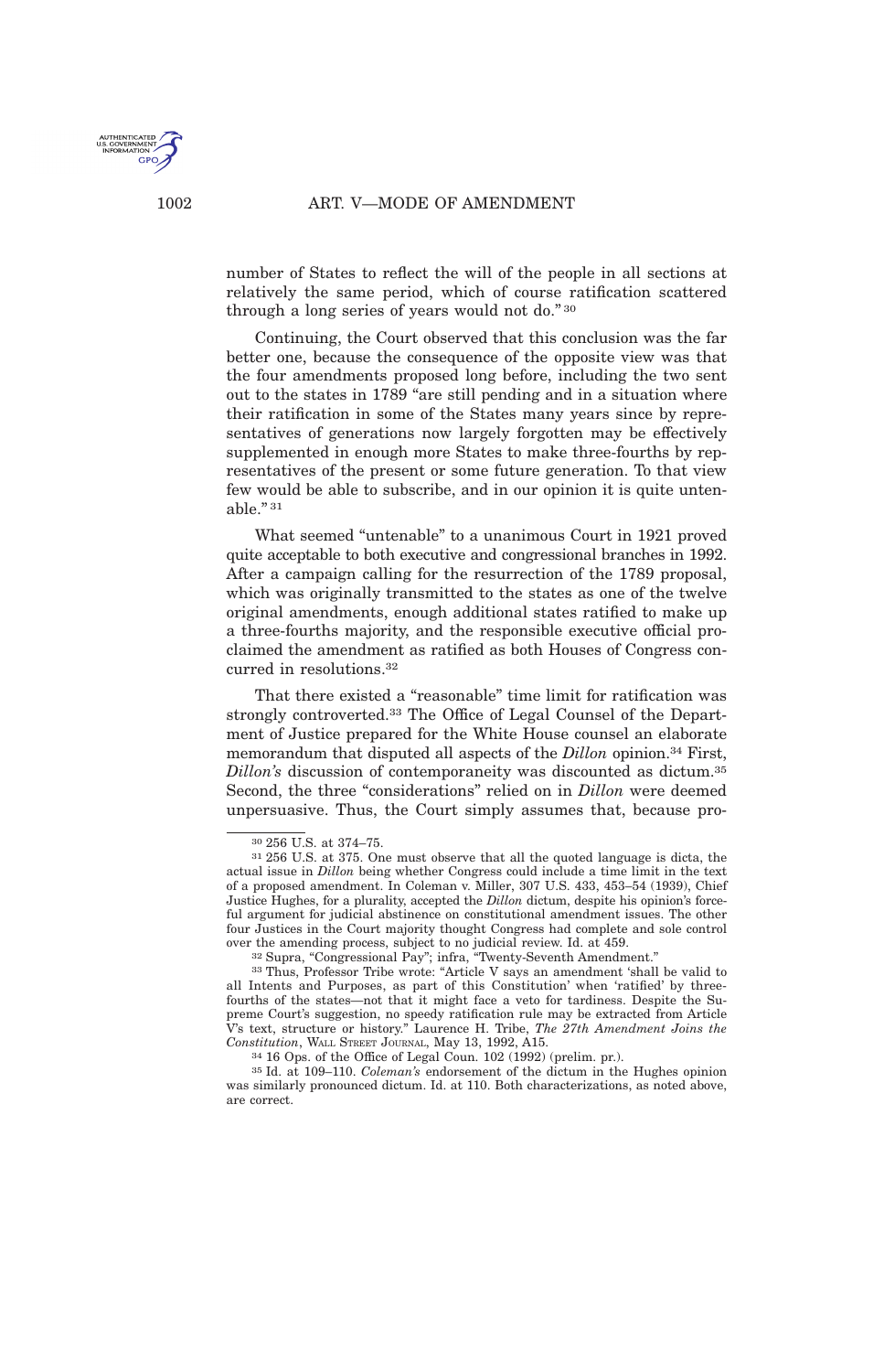

posal and ratification are steps in a single process, the process must be short rather than lengthy; the argument that an amendment should reflect necessity says nothing about the length of time available, in that the more recent ratifying states obviously thought the pay amendment was necessary; and the fact that an amendment must reflect consensus does not so much as intimate contemporaneous consensus.<sup>36</sup> Third, the OLC memorandum argued that the proper mode of interpretation of Article V was to "provide a clear rule that is capable of mechanical application, without any need to inquire into the timeliness or substantive validity of the consensus achieved by means of the ratification process. Accordingly, any interpretation that would introduce confusion must be disfavored."<sup>37</sup> The rule ought to be, echoing Professor Tribe, that an amendment is ratified when three-fourths of the states have approved it.<sup>38</sup> The memorandum vigorously pursues a "plain-meaning" rule of constitutional construction. Article V says nothing about time limits, and elsewhere in the Constitution when the Framers wanted to include time limits they did so. The absence of any time language means there is no requirement of contemporaneity or of a "reasonable" period.<sup>39</sup>

Now that the Amendment has been proclaimed and has been accepted by Congress, where does this development leave the argument over the validity of proposals long distant in time? One may assume that this precedent stands for the proposition that proposals remain viable forever. It may, on the one hand, stand for the proposition that certain proposals, because they reflect concerns that are as relevant today, or perhaps in some future time, as at the time of transmission to the states, remain open to ratification. Certainly, the public concern with congressional pay made the Twentyseventh Amendment particularly pertinent. The other 1789 proposal, relating to the number of representatives, might remain viable under this standard, whereas the other proposals would not. On the other hand, it is possible to argue that the precedent is an "aberration," that its acceptance owed more to a political and philosophical argument between executive and legislative branches and to the defensive posture of Congress in the political context of 1992 that led to an uncritical acceptance of the Amendment. In that latter light, the development is relevant to but not dispositive of the controversy. And, barring some judicial interpretation, that is likely to be where the situation rests.

<sup>36</sup> Id. at 111–112.

<sup>37</sup> Id. at 113.

<sup>38</sup> Id. at 113–116.

<sup>39</sup> Id. at 103–106. The OLC also referenced previous debates in Congress in which Members had assumed this proposal and the others remained viable. Id.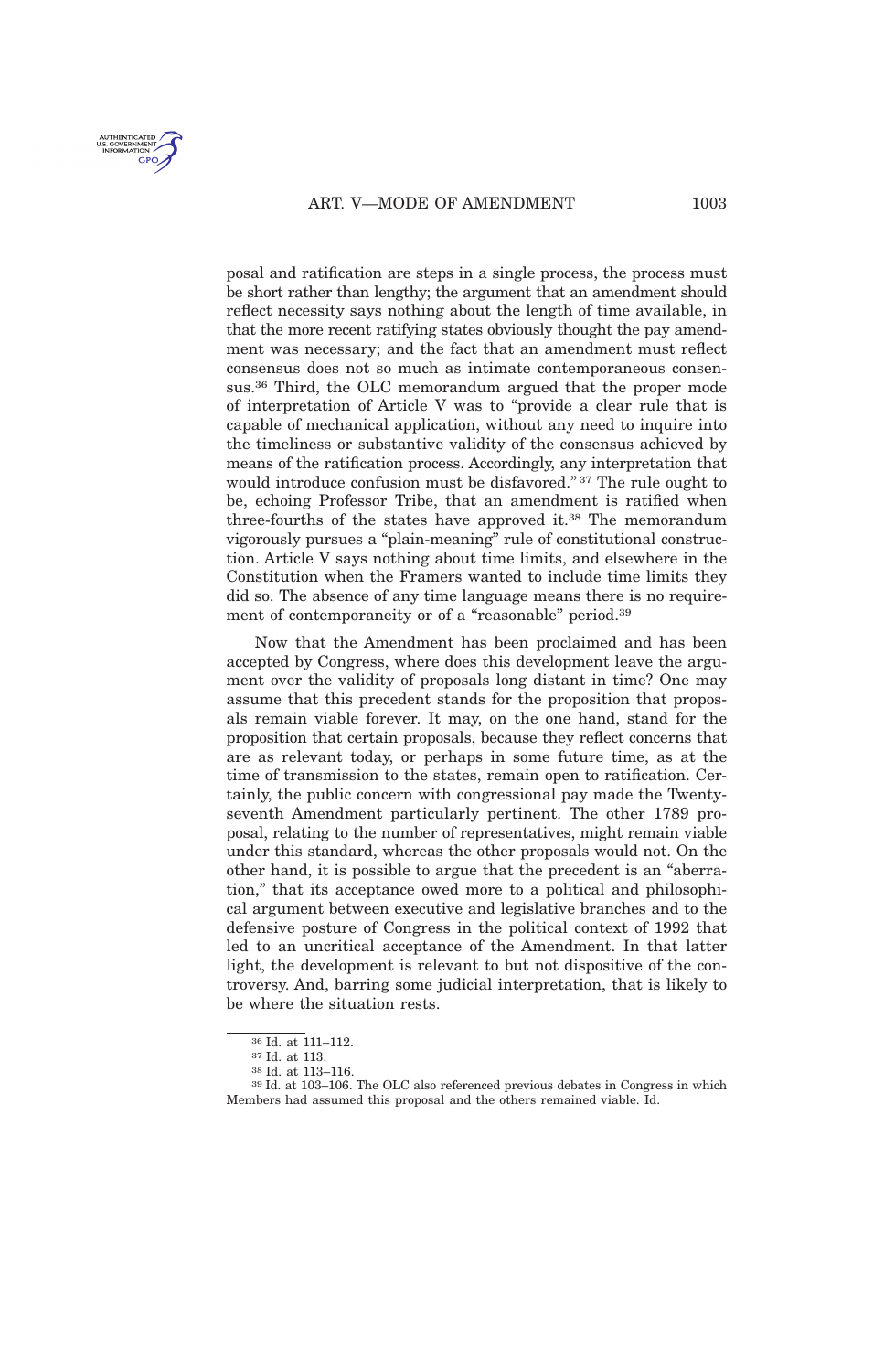

Nothing in the status of the precedent created by the Twentyseventh Amendment suggests that Congress may not, when it proposes an amendment, include a time limitation either in the text or in the accompanying resolution, simply as an exercise of its necessary and proper power.

Whether Congress may extend a ratification period without necessitating new action by states that have already ratified embroiled Congress, the states, and the courts in argument with respect to the proposed Equal Rights Amendment.<sup>40</sup> Proponents argued and opponents doubted that the fixing of a time limit and the extending of it were powers committed exclusively to Congress under the political question doctrine and that in any event Congress had power to extend. It was argued that inasmuch as the fixing of a reasonable time was within Congress's power and that Congress could fix the time either in advance or at some later point, based upon its evaluation of the social and other bases of the necessities of the amendment, Congress did not do violence to the Constitution when, once having fixed the time, it subsequently extended the time. Proponents recognized that if the time limit was fixed in the text of the amendment Congress could not alter it because the time limit as well as the substantive provisions of the proposal had been subject to ratification by a number of states, making it unalterable by Congress except through the amending process again. Opponents argued that Congress, having by a two-thirds vote sent the amendment and its authorizing resolution to the states, had put the matter beyond changing by passage of a simple resolution, that states had either acted upon the entire package or at least that they had or could have acted affirmatively upon the promise of Congress that if the amendment had not been ratified within the prescribed period it would expire and their assent would not be compelled for longer than they had intended. Congress did pass a resolution extending by three years the period for ratification.<sup>41</sup>

Litigation followed and a federal district court, finding the issue to be justiciable, held that Congress did not have the power to extend, but before the Supreme Court could review the decision the extended time period expired and mooted the matter.<sup>42</sup>

Also much disputed during consideration of the proposed Equal Rights Amendment was the question whether, once a state had rati-

<sup>40</sup> *See Equal Rights Amendment Extension: Hearings Before the Senate Judiciary Subcommittee on the Constitution*, 95th Congress, 2d Sess. (1978); *Equal Rights Amendment Extension: Hearings Before the House Judiciary Subcommittee on Civil and Constitutional Rights*, 95th Congress, 1st/2d Sess. (1977–78).

<sup>41</sup> H.J. Res. 638, 95th Congress, 2d Sess. (1978); 92 Stat. 3799.

<sup>42</sup> Idaho v. Freeman, 529 F. Supp. 1107 (D. Idaho, 1981), *prob. juris. noted*, 455 U.S. 918 (1982), *vacated and remanded to dismiss*, 459 U.S. 809 (1982).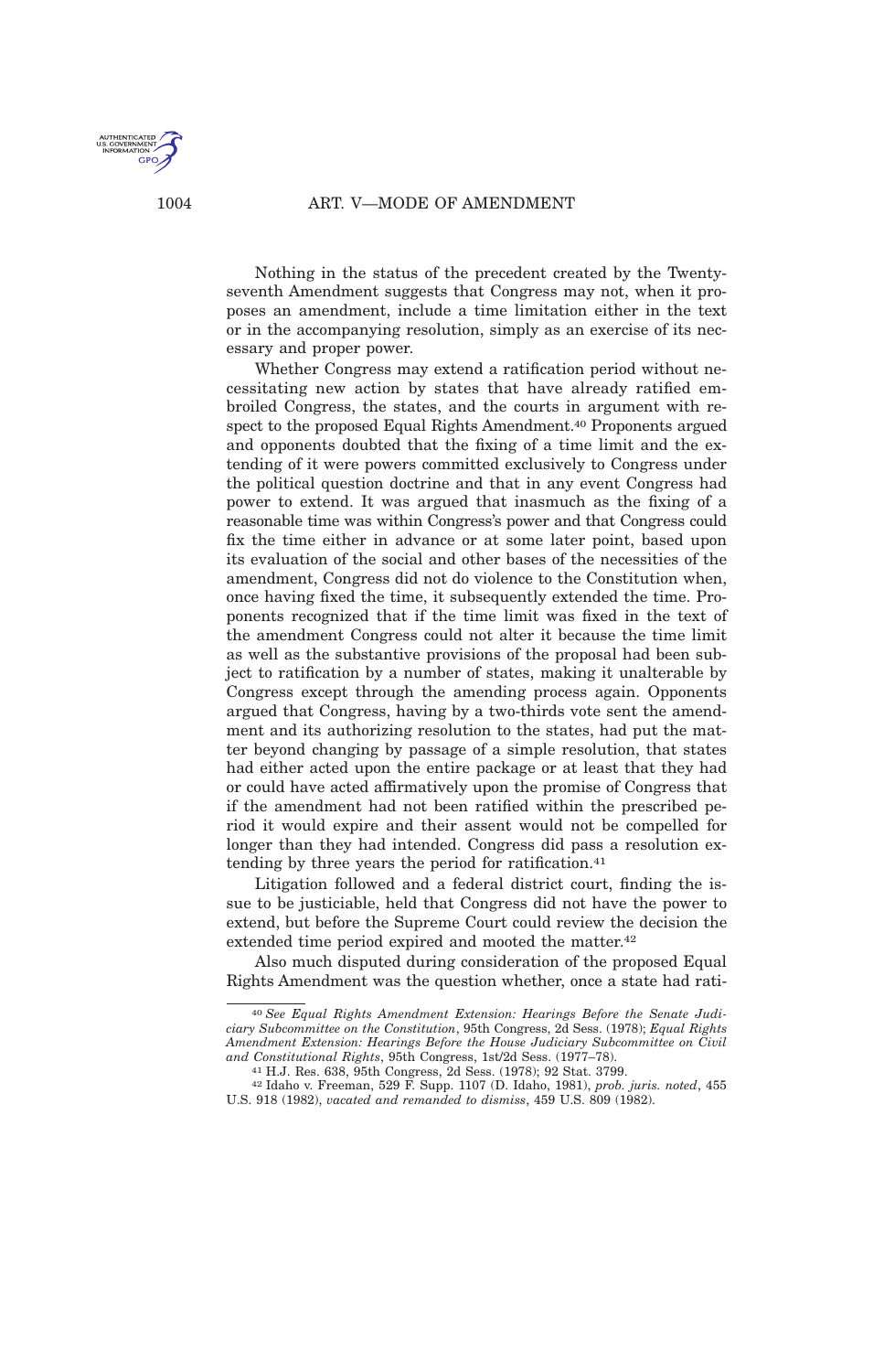

fied, it could thereafter withdraw or rescind its ratification, precluding Congress from counting that state toward completion of ratification. Four states had rescinded their ratifications and a fifth had declared that its ratification would be void unless the amendment was ratified within the original time limit.<sup>43</sup> The issue was not without its history. The Fourteenth Amendment was ratified by the legislatures of Ohio and New Jersey, both of which subsequently passed rescinding resolutions. Contemporaneously, the legislatures of Georgia, North Carolina, and South Carolina rejected ratification resolutions. Pursuant to the Act of March 2,  $1867<sup>44</sup>$ , the governments of those states were reconstituted and the new legislatures ratified. Thus, there were presented both the question of the validity of a withdrawal and the question of the validity of a ratification following rejection. Congress requested the Secretary of State <sup>45</sup> to report on the number of states ratifying the proposal, and the Secretary's response specifically noted the actions of the Ohio and New Jersey legislatures. The Secretary then issued a proclamation reciting that 29 states, including the two that had rescinded and the three which had ratified after first rejecting, had ratified, which was one more than the necessary three-fourths. He noted the attempted withdrawal of Ohio and New Jersey and observed that it was doubtful whether such attempts were effectual in withdrawing consent.<sup>46</sup> He therefore certified the amendment to be in force if the rescissions by Ohio and New Jersey were invalid. The next day Congress adopted a resolution listing all 29 states, including Ohio and New Jersey, as having ratified and concluded that the ratification process was completed.<sup>47</sup> The Secretary of State then proclaimed the Amendment as part of the Constitution.

In *Coleman v. Miller*, <sup>48</sup> the congressional action was interpreted as going directly to the merits of withdrawal after ratifica-

<sup>43</sup> Nebraska (March 15, 1973), Tennessee (April 23, 1974), and Idaho (February 8, 1977) all passed rescission resolutions without dispute about the actual passage. The Kentucky rescission was attached to another bill and was vetoed by the Lieutenant Governor, acting as Governor, citing grounds that included a state constitutional provision prohibiting the legislature from passing a law dealing with more than one subject and a senate rule prohibiting the introduction of new bills within the last ten days of a session. Both the resolution and the veto message were sent by the Kentucky Secretary of State to the General Services Administration. South Dakota was the fifth state.

<sup>44</sup> 14 Stat. 428.

<sup>45</sup> The Secretary was then responsible for receiving notices of ratification and proclaiming adoption.

<sup>46</sup> 15 Stat. 706, 707.

<sup>47</sup> 15 Stat. 709.

<sup>48</sup> 307 U.S. 433, 488–50 (1939) (plurality opinion). For an alternative construction of the precedent, *see* Corwin & Ramsey, *The Constitutional Law of Constitutional Amendment*, 27 NOTRE DAME LAW. 185, 201–204 (1951). The legislature of New York attempted to withdraw its ratification of the 15th Amendment; although the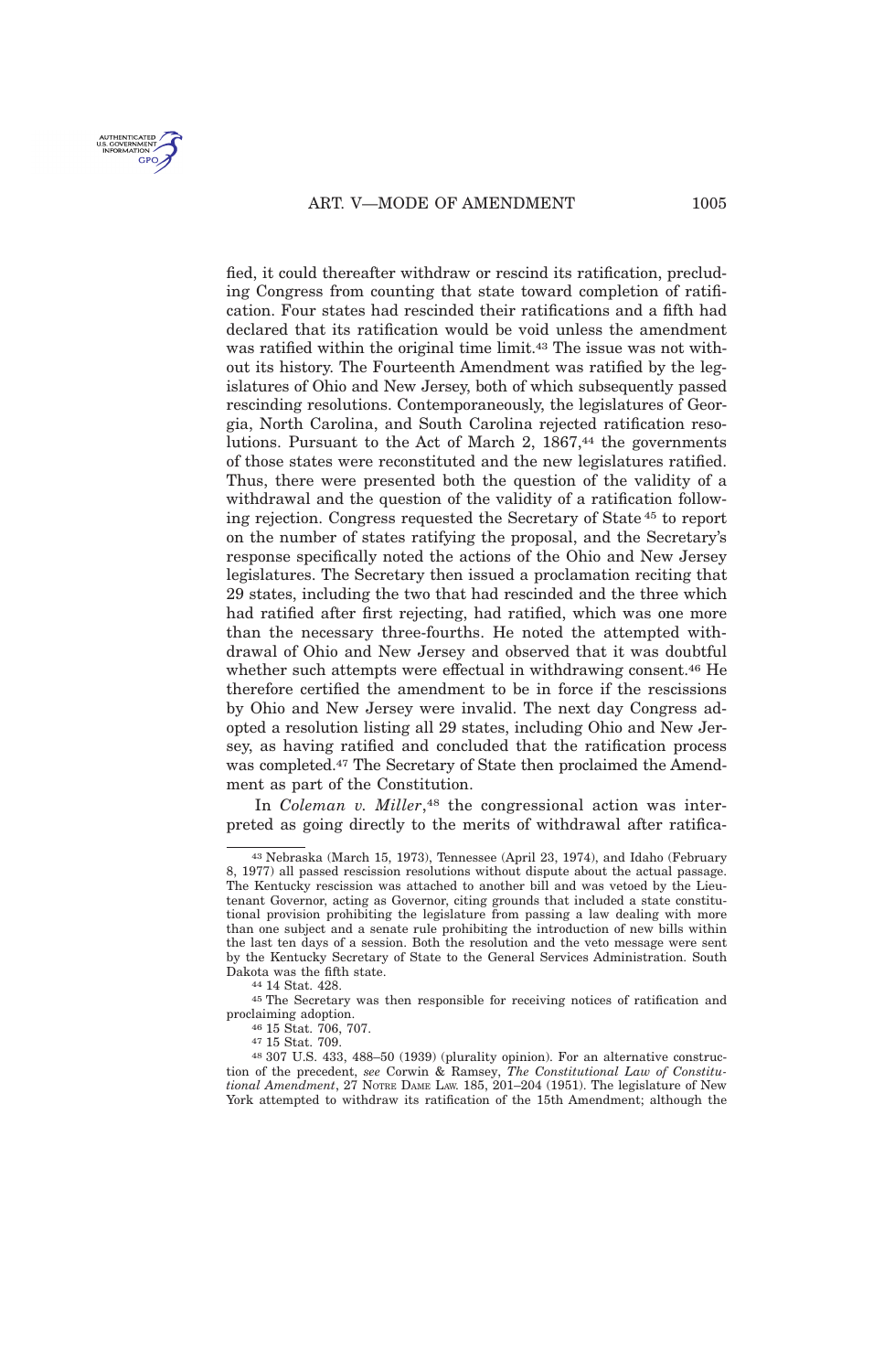

tion and of ratification after rejection. "Thus, the political departments of the Government dealt with the effect of previous rejection and of attempted withdrawal and determined that both were ineffectual in the presence of an actual ratification."

Although rescission was hotly debated with respect to the Equal Rights Amendment, the failure of ratification meant that nothing definitive emerged from the debate. The questions that must be resolved are whether the matter is justiciable, that is, whether under the political question doctrine resolution of the issue is committed exclusively to Congress, and whether there is judicial review of what Congress's power is in respect to deciding the matter of rescission. The Fourteenth Amendment precedent and *Coleman v. Miller* combine to suggest that resolution is a political question committed to Congress, but the issue is not settled.

The Twenty-seventh Amendment precedent is relevant here. The Archivist of the United States proclaimed the Amendment as having been ratified a day previous to the time both Houses of Congress adopted resolutions accepting ratification.<sup>49</sup> There is no necessary conflict, because the Archivist and Congress concurred in their actions, but the Office of Legal Counsel of the Department of Justice opined that the *Coleman* precedent was not binding and that the Fourteenth Amendment action by Congress was an "aberration." <sup>50</sup> That is, the memorandum argued that the *Coleman* opinion by Chief Justice Hughes was for only a plurality of the Court and, moreover, was dictum, as it addressed an issue not before the Court.<sup>51</sup> On the merits, OLC argued that Article V gave Congress no role other than to propose amendments and to specify the mode of ratification. An amendment is valid when ratified by threefourths of the states, no further action being required. Although someone must determine when the requisite number have acted, OLC argued that the executive officer charged with the function of certifying, now the Archivist, has only the ministerial duty of counting the notifications sent to him. Separation of powers and federalism concerns also counseled against a congressional role, and past practice, in which all but the Fourteenth Amendment were certified by an executive officer, was noted as supporting a decision against a congressional role.<sup>52</sup>

Secretary of State listed New York among the ratifying states, noted the withdrawal resolution, there were ratifications from three-fourths of the states without New York. 16 Stat. 1131.

<sup>49</sup> F. R. Doc. 92–11951, 57 Fed. Reg. 21187; 138 CONG. REC. (daily ed.) S6948–49, H3505–06.

<sup>50</sup> 16 Ops. of the Office of Legal Coun. 102, 125 (1992) (prelim. pr.).

<sup>51</sup> Id. at 118–121.

<sup>52</sup> Id. at 121–126.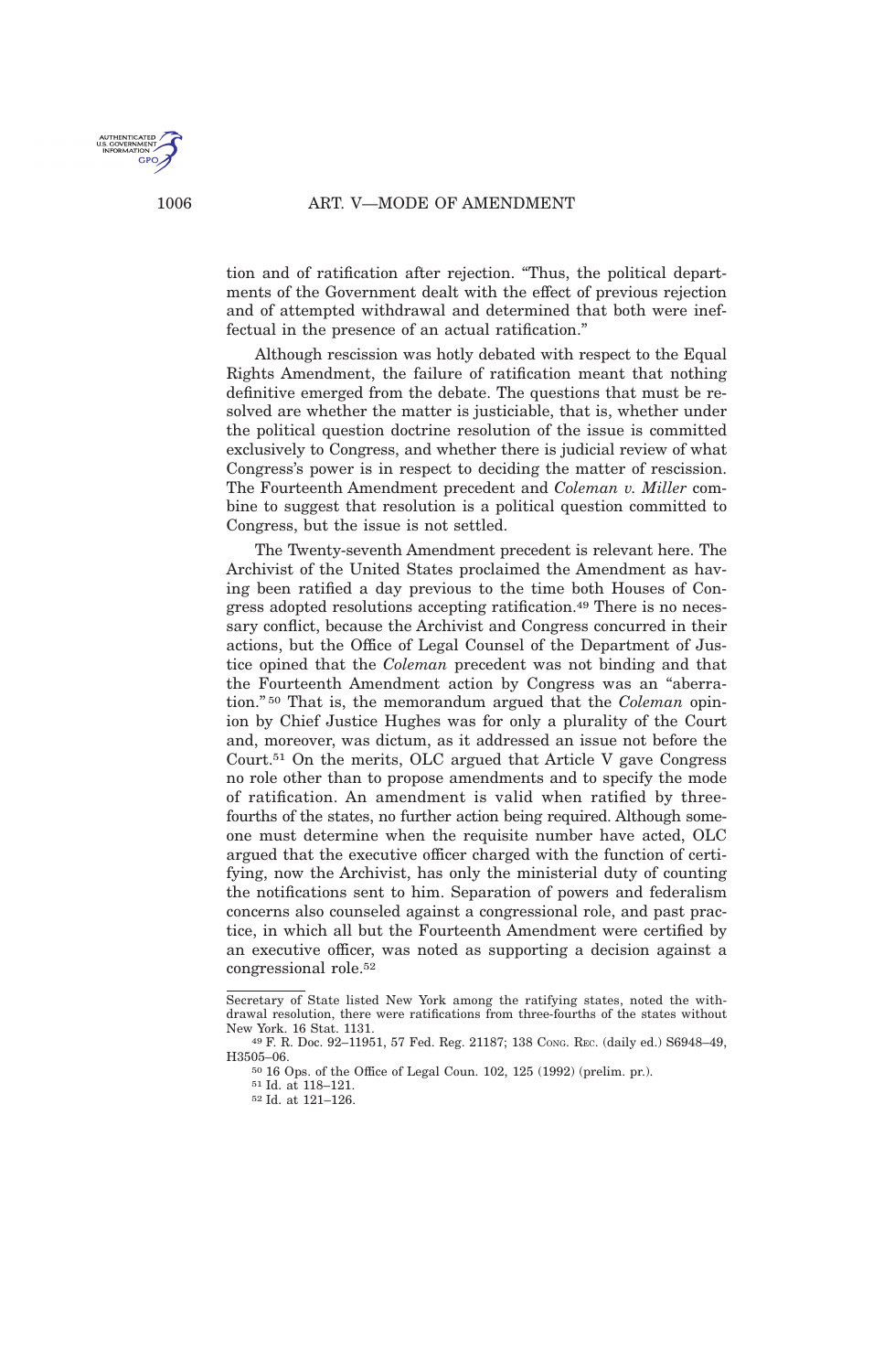

What would be the result of adopting one view over the other?

First, finding that resolution of the question is committed to Congress merely locates the situs of the power and says nothing about what the resolution should be. That Congress in the past has refused to accept rescissions is but the starting point, because, unlike courts, Congress operates under no principle of *stare decisis* so that the decisions of one Congress on a subject do not bind future Congresses. If Congress were to be faced with a decision about the validity of rescission, to what standards should it look?

That a question of constitutional interpretation may be "political" in the sense of being committed to one or to both of the "political" branches is not, of course, a judgment that in its resolution the political branch may decide without recourse to principle. Resolution of political questions is not subject to judicial review, so the decisionmaker need not be troubled with the prospect of being overruled. But both legislators and executive are bound by oath to observe the Constitution,<sup>53</sup> and consequently the search for an answer must begin with the original document.

It may be, however, that the Constitution does not speak to the issue. Generally, in the exercise of judicial review, courts view the actions of the legislative and executive branches in terms not of the wisdom or desirability or propriety of their actions but in terms of the comportment of those actions with the constitutional grants of power and constraints upon those powers; if an action is within a granted power and violates no restriction, the courts will not interfere. How the legislature or the executive decides to deal with a question within the confines of the powers each constitutionally have is beyond judicial control.

Therefore, if the Constitution commits decision on an issue to, say, Congress, and imposes no standards to govern or control the reaching of that decision, Congress may be free to make a determination solely as a policy matter, restrained only by its sense of propriety or wisdom or desirability. The reason that these issues are not justiciable is not only that they are committed to a branch for decision without intervention by the courts but also that the Constitution does not contain an answer. This interpretation, in the context of amending the Constitution, may be what Chief Justice Hughes was deciding for the plurality of the Court in *Coleman*. 54

<sup>53</sup> Article VI, para. 3. "In the performance of assigned constitutional duties each branch of the government must initially interpret the Constitution, and the interpretation of its powers by any branch is due great respect from the others." United States v. Nixon, 418 U.S. 683, 703 (1974).

<sup>54</sup> Coleman v. Miller, 307 U.S. 433, 450, 453 (1939) (plurality opinion). Thus, considering the question of ratification after rejection, the Chief Justice found "no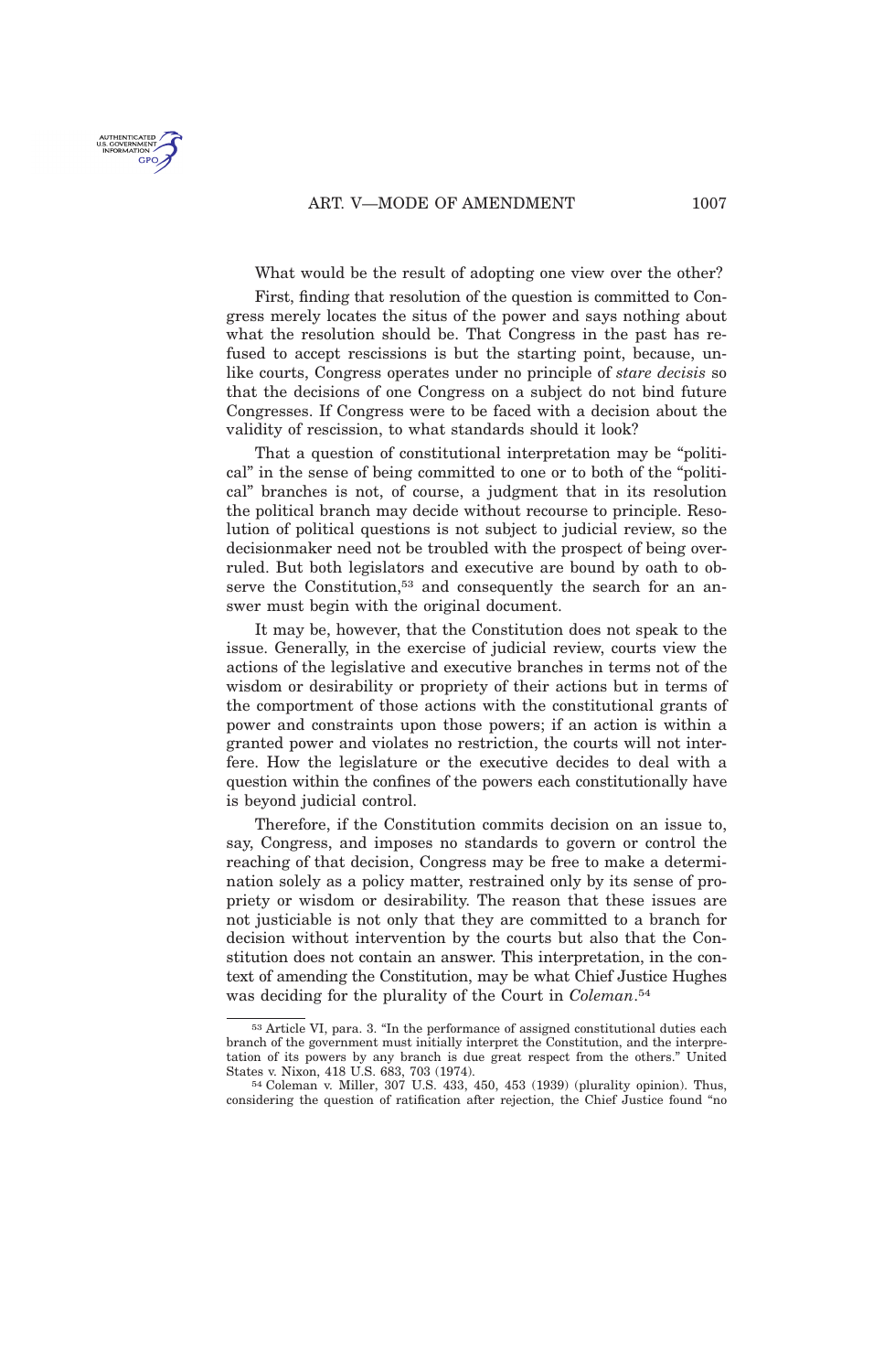

Article V may be read to contain a governing constitutional principle, however. Thus, it can be argued that, as written, the provision contains only language respecting ratification and that, inexorably, once a state acts favorably on a resolution of ratification it has exhausted its jurisdiction over the subject and cannot rescind,<sup>55</sup> nor can Congress even authorize a state to rescind.<sup>56</sup> This conclusion is premised on Madison's argument that a state may not ratify conditionally, that it must adopt "*in toto* and *for ever*." <sup>57</sup> Although the Madison principle may be unexceptionable in the context in which it was stated, one may doubt that it transfers readily to the significantly different issue of rescission.

A more pertinent principle seems to be that expressed in *Dillon v. Gloss*. <sup>58</sup> In that case, the action of Congress in fixing a sevenyear period within which ratification was to occur or the proposal would expire was attacked as vitiating the amendment. The Court, finding no express provision in Article V, nonetheless concluded that the fair implication of Article V is "that the ratification must be within some reasonable time after the proposal."<sup>59</sup> Three reasons underlay the Court's finding of this implication and they are suggestive on the question of rescission.<sup>60</sup>

55 *See, e.g.*, the debate between Senator Conkling and Senator Davis on this point in 89 CONG. GLOBE 1477–1481 (1870).

basis in either Constitution or statute" to warrant the judiciary in restraining state officers from notifying Congress of a state's ratification, so that it could decide to accept or reject. "Article 5, speaking solely of ratification, contains no provision as to rejection." And in considering whether the Court could specify a reasonable time for an amendment to be before the state before it lost its validity as a proposal, Chief Justice Hughes asked: "Where are to be found the criteria for such a judicial determination? None are to be found in Constitution or statute." His discussion of what Congress could look to in fixing a reasonable time, id. at 453–54, is overwhelmingly policy-oriented. On this approach generally, *see* Henkin, *Is There a 'Political Question' Doctrine?*, 85 YALE L.J. 597 (1976).

<sup>56</sup> *Constitutionality of Extending the Time Period for Ratification of the Proposed Equal Rights Amendment*, Memorandum of the Assistant Attorney General, Office of Legal Counsel, Department of Justice, in *Equal Rights Amendment Extension: Hearings Before the Senate Judiciary Subcommittee on the Constitution*, 95th Congress, 2d sess. (1978), 80, 91–99.

<sup>57</sup> During the debate in New York on ratification of the Constitution, it was suggested that the state approve the document on condition that certain amendments the delegates thought necessary be adopted. Madison wrote: "The Constitution requires an adoption in toto and for ever. It has been so adopted by the other states. An adoption for a limited time would be as defective as an adoption of some of the articles only. In short any condition whatever must vitiate the ratification." 5 THE PAPERS OF ALEXANDER HAMILTON 184 (H. Syrett ed., 1962).

<sup>58</sup> 256 U.S. 368 (1921). Of course, we recognize, as indicated at various points above, that *Dillon*, and *Coleman* as well, insofar as they discuss points relied on here, express dictum and are not binding precedent. They are discussed solely for the persuasiveness of the views set out.

<sup>59</sup> 256 U.S. at 375.

<sup>60</sup> 256 U.S. at 374–75, quoted supra.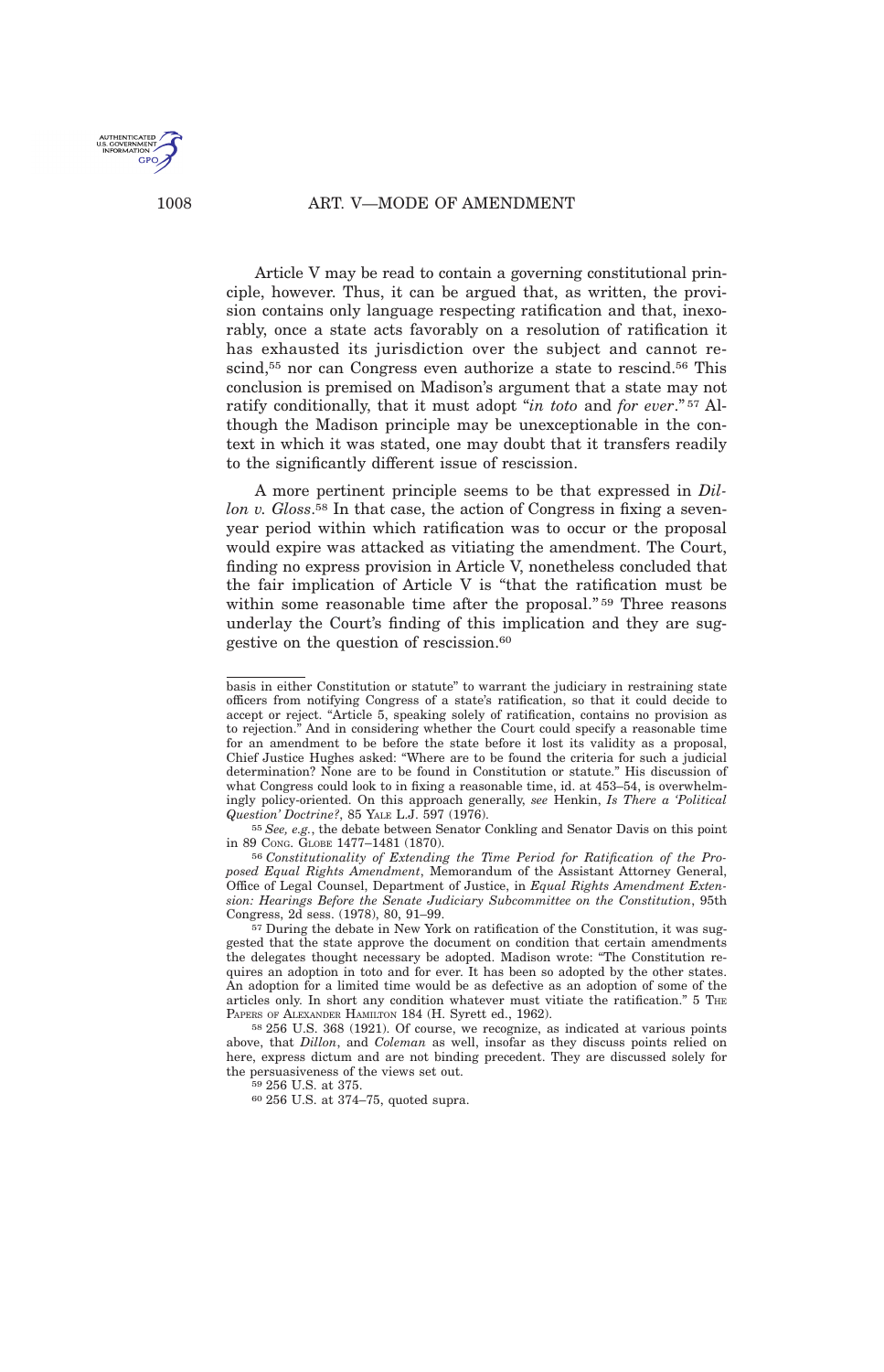

Although addressing a different issue, the Court's discussion of the length of time an amendment may reasonably pend before losing its viability is suggestive with respect to rescission. That is, first, with proposal and ratification as successive steps in a single endeavor, second, with the necessity of amendment forming the basis for adoption of the proposal, and, third, especially with the implication that an amendment's adoption should be "sufficiently contemporaneous" in the requisite number of states "to reflect the will of the people in all sections at relatively the same period," it would raise a large question were the ratification process to count one or more states that were acting to withdraw their expression of judgment that amendment was necessary at the same time other states were acting affirmatively. The "decisive expression of the people's will" that is to bind all might well be found lacking in those or similar circumstances. But employment of this analysis would not necessarily lead in specific circumstances to failures of ratification; the particular facts surrounding the passage of rescission resolutions, for example, might lead Congress to conclude that the requisite "contemporaneous" "expression of the people's will" was not undermined by the action.

And employment of this analysis would still seem, under these precedents, to leave to Congress the crucial determination of the success or failure of ratification. At the same time it was positing this analysis in the context of passing on the question of Congress's power to fix a time limit, the Court in *Dillon v. Gloss* observed that Article V left to Congress the authority "to deal with subsidiary matters of detail as the public interest and changing conditions may require." <sup>61</sup> And, in *Coleman v. Miller*, Chief Justice Hughes went further in respect to these "matters of detail" being "within the congressional province" in the resolution of which the decision by Congress "would not be subject to review by the courts." <sup>62</sup>

Thus, it may be that, if the *Dillon v. Gloss* construction is found persuasive, Congress would have constitutional standards to guide its decision on the validity of rescission. At the same time, if these

<sup>61</sup> 256 U.S. at 375–76. It should be noted that the Court seemed to retain the power for itself to pass on the congressional decision, saying "[o]f the power of Congress, keeping within reasonable limits, to fix a definite period for the ratification we entertain no doubt" and noting later than no question existed that the sevenyear period was reasonable. Id.

 $62\,307$  U.S. 433, 452–54 (1939) (plurality opinion). It is, as noted above, not entirely clear to what extent the Hughes plurality exempted from judicial review congressional determinations made in the amending process. Justice Black's concurrence thought the Court "treated the amending process of the Constitution in some respects as subject to judicial review, in others as subject to the final authority of Congress" and urged that the Dillon v. Gloss "reasonable time" construction be disapproved. Id. at 456, 458.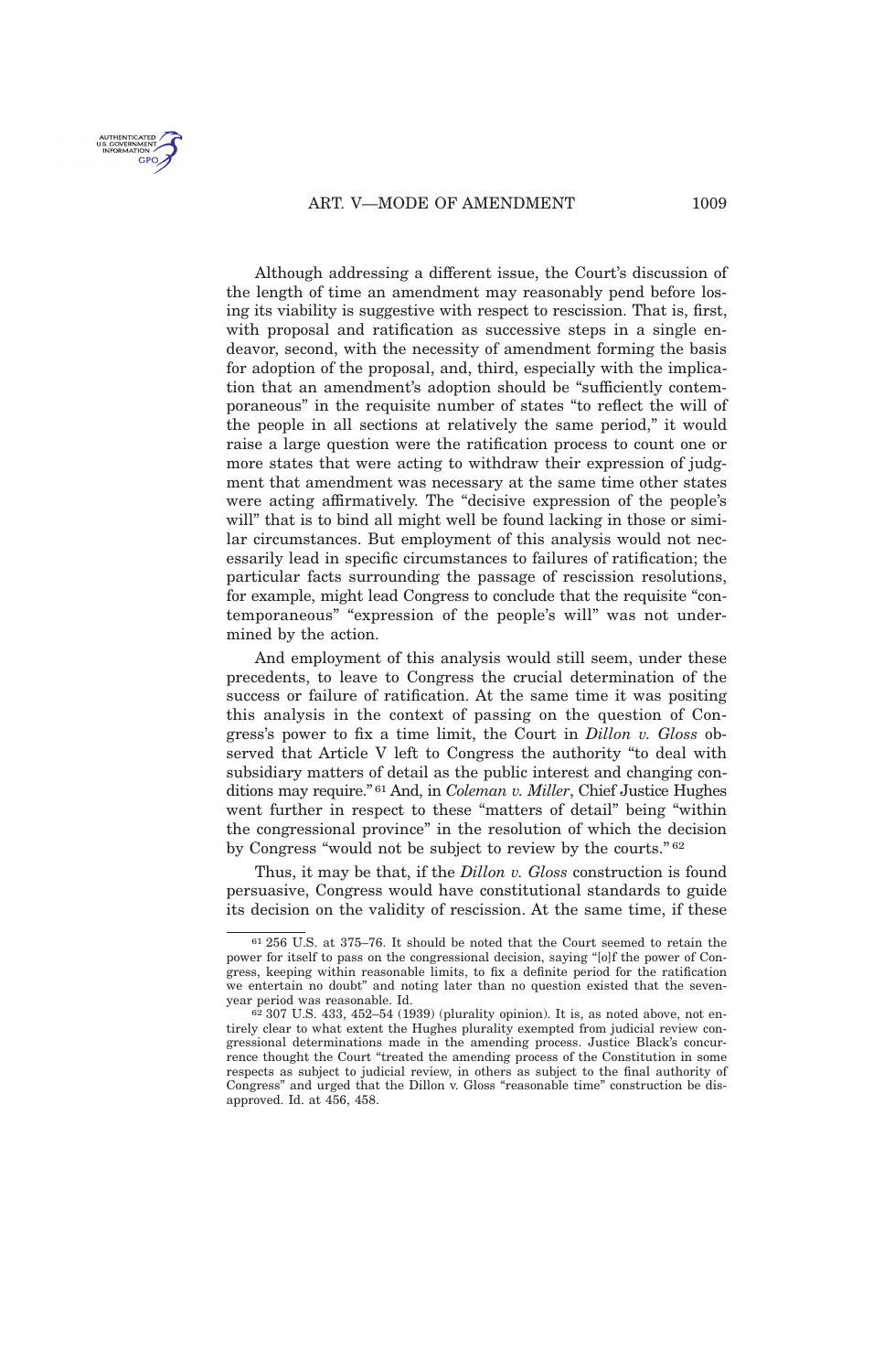

precedents reviewed above are adhered to and strictly applied, it appears that the congressional determination to permit or to disallow rescission would not be subject to judicial review.

Adoption of the alternative view, that Congress has no role but that the appropriate executive official has the sole responsibility, would entail different consequences. That official, now the Archivist, appears to have no discretion but to certify once he receives state notification.<sup>63</sup> The official could, of course, request a Department of Justice legal opinion on some issue, such as the validity of rescissions. That is the course advocated by the executive branch, naturally, but it is one a little difficult to square with the ministerial responsibility of the Archivist.<sup>64</sup> In any event, there would seem to be no support for a political question preclusion of judicial review under these circumstances. Whether the Archivist certifies on the mere receipt of a ratification resolution or does so only after ascertaining the resolution's validity, it would appear that it is action subject to judicial review.<sup>65</sup>

Congress has complete freedom of choice between the two methods of ratification recognized by Article V: by the legislatures of the states or by conventions in the states. In *United States v. Sprague*, 66 counsel advanced the contention that the Tenth Amendment recognized a distinction between powers reserved to the states and powers reserved to the people, and that state legislatures were competent to delegate only the former to the National Government; delegation of the latter required action of the people through conventions in the several states. The Eighteenth Amendment being of the latter character, the ratification by state legislatures, so the argument ran, was invalid. The Supreme Court rejected the argument. It found the language of Article V too clear to admit of reading any exception into it by implication.

<sup>63</sup> United States ex rel. Widenmann v. Colby, 265 F. 998, 999 (D.C. Cir. 1920), *aff'd mem.* 257 U.S. 619 (1921); United States v. Sitka, 666 F. Supp. 19, 22 (D. Conn. 1987), *aff'd*, 845 F.2d 43 (2d Cir.), *cert. denied*, 488 U.S. 827 (1988). *See* 96 CONG. REC. 3250 (Message from President Truman accompanying Reorg. Plan No. 20 of 1950); 16 Ops. of the Office of Legal Coun. 102, 117 (1992) (prelim. pr.).

<sup>64</sup> 16 Ops. of the Office of Legal Coun. at 116–118. Thus, OLC says that the statute "clearly requires that, before performing this ministerial function, the Archivist must determine whether he has received 'official notice' that an amendment has been adopted 'according to the provisions of the Constitution.' This is the question of law that the Archivist may properly submit to the Attorney General for resolution." Id. at 118. But if his duty is "ministerial," it seems, the Archivist may only notice the fact of receipt of a state resolution; if he may, in consultation with the Attorney General, determine whether the resolution is valid, that is considerably more than a "ministerial" function.

<sup>65</sup> No doubt under the Administrative Procedure Act, 5 U.S.C. §§ 701–706, although there may well be questions about one possible exception—the "committed to agency discretion" provision. Id. at § 701(a)(2).

<sup>66</sup> 282 U.S. 716 (1931).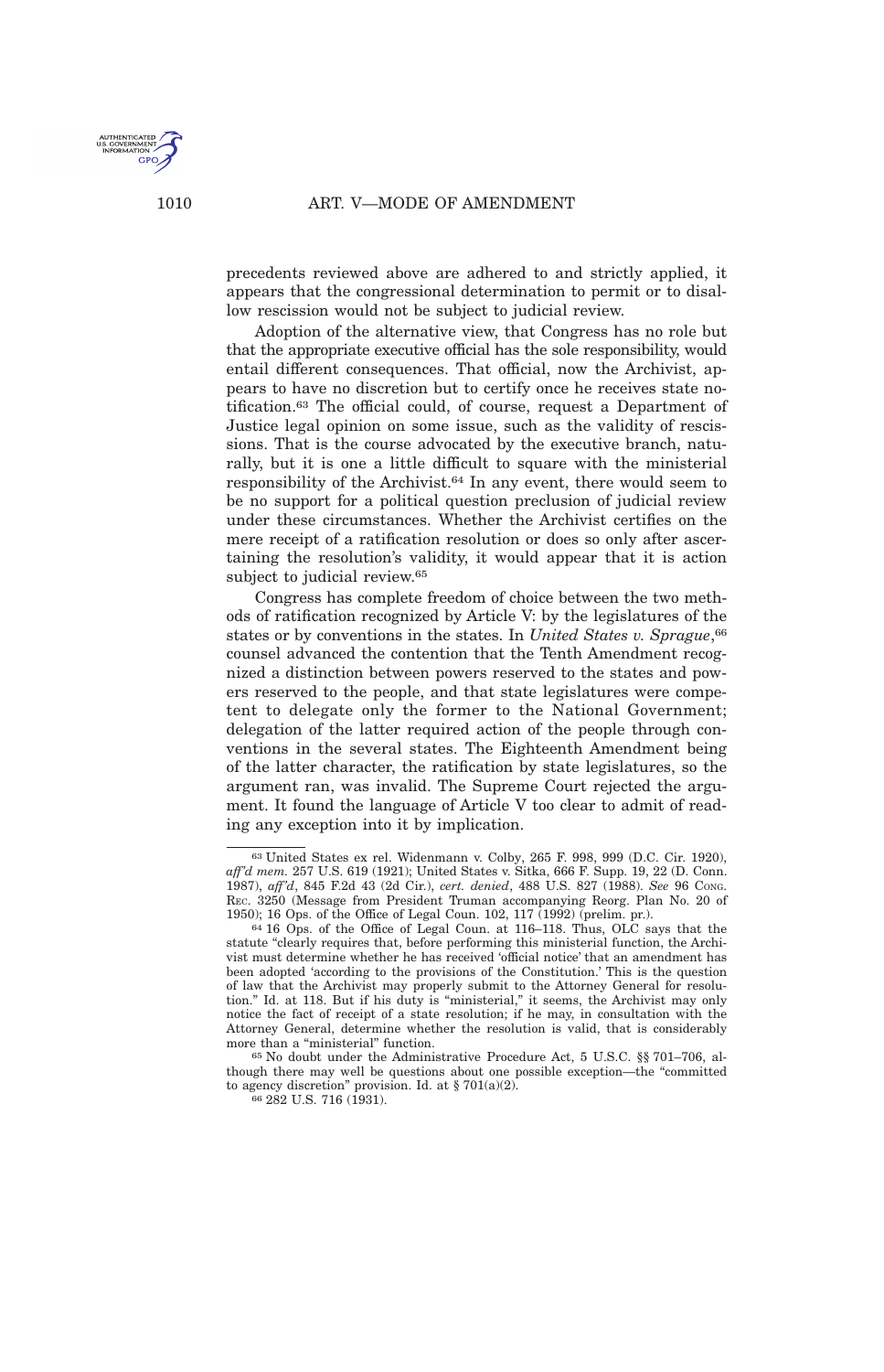<span id="page-16-0"></span>U.S. GOVERNMEN

The term "legislatures" as used in Article V means deliberative, representative bodies of the type which in 1789 exercised the legislative power in the several states. It does not comprehend the popular referendum, which has subsequently become a part of the legislative process in many of the states. A state may not validly condition ratification of a proposed constitutional amendment on its approval by such a referendum.<sup>67</sup> In the words of the Court: "[T]he function of a state legislature in ratifying a proposed amendment to the Federal Constitution, like the function of Congress in proposing the amendment, is a federal function derived from the Federal Constitution; and it transcends any limitations sought to be imposed by the people of a State." <sup>68</sup>

*Authentication and Proclamation.*—Formerly, official notice from a state legislature, duly authenticated, that it had ratified a proposed amendment went to the Secretary of State, upon whom it was binding, "being certified by his proclamation, [was] conclusive upon the courts" as against any objection which might be subsequently raised as to the regularity of the legislative procedure by which ratification was brought about.<sup>69</sup> This function of the Secretary was first transferred to a functionary called the Administrator of General Services,<sup>70</sup> and then to the Archivist of the United States.<sup>71</sup> In *Dillon v. Gloss*, <sup>72</sup> the Supreme Court held that the Eighteenth Amendment became operative on the date of ratification by the thirtysixth state, rather than on the later date of the proclamation issued by the Secretary of State, and doubtless the same rule holds as to a similar proclamation by the Archivist.

#### **Judicial Review Under Article V**

Prior to 1939, the Supreme Court had taken cognizance of a number of diverse objections to the validity of specific amendments. Apart from holding that official notice of ratification by the several states was conclusive upon the courts,<sup>73</sup> it had treated these questions as justiciable, although it had uniformly rejected them on the merits. In that year, however, the whole subject was thrown

<sup>67</sup> Hawke v. Smith, 253 U.S. 221, 231 (1920).

<sup>68</sup> Leser v. Garnett, 258 U.S. 130, 137 (1922).

<sup>69</sup> Act of April 20, 1818, § 2, 3 Stat. 439. The language quoted in the text is from Leser v. Garnett, 258 U.S. 130, 137 (1922).

<sup>70</sup> 65 Stat. 710–711, § 2; Reorg. Plan No. 20 of 1950, § 1(c), 64 Stat. 1272.

<sup>71</sup> National Archives and Records Administration Act of 1984, 98 Stat. 2291, 1 U.S.C. § 106b.

<sup>72</sup> 256 U.S. 368, 376 (1921).

<sup>73</sup> Leser v. Garnett, 258 U.S. 130 (1922).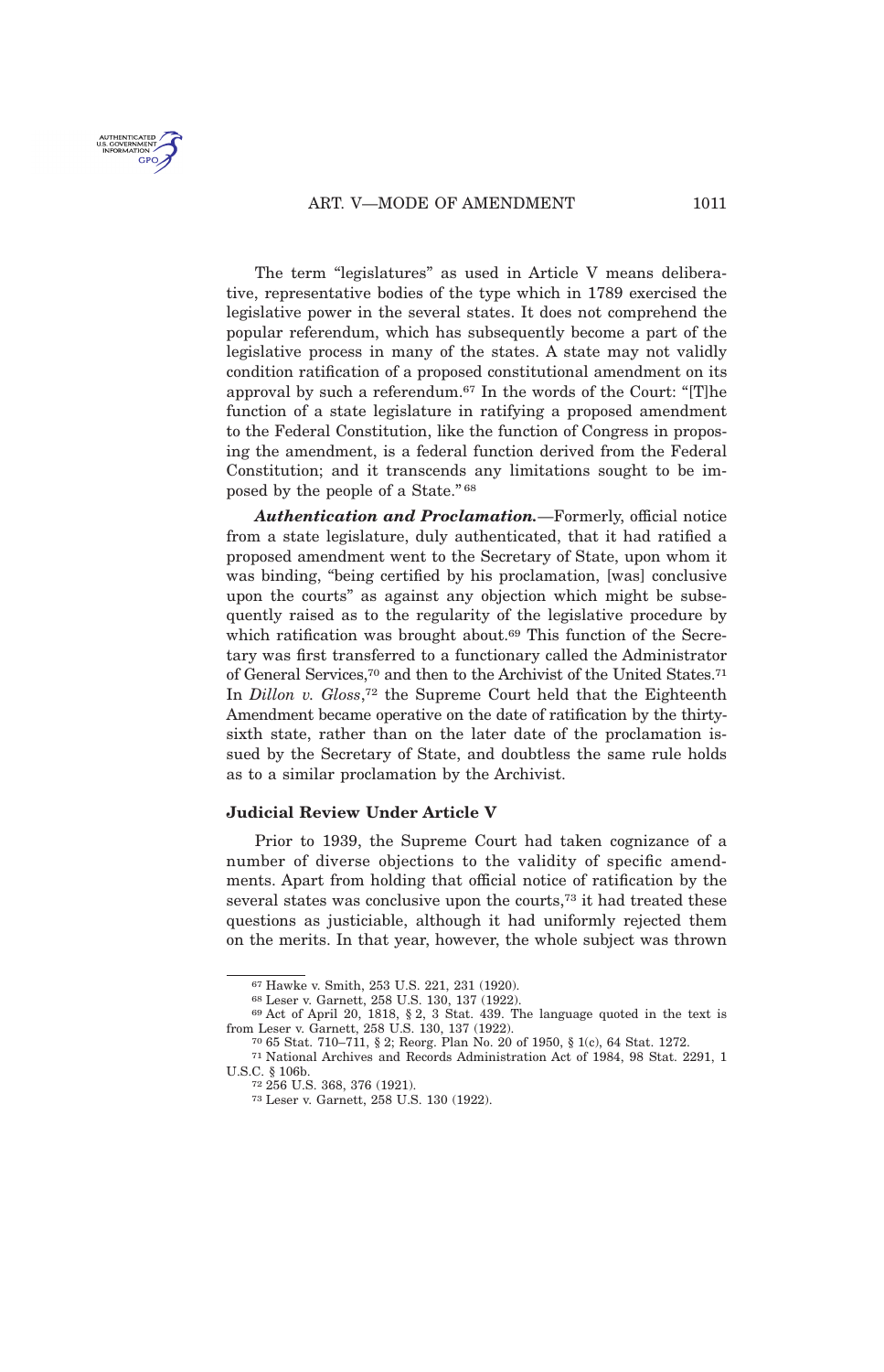**U.S. GOVERNME**<br>INFORMATION

into confusion by the inconclusive decision in *Coleman v. Miller*. 74 This case came up on a writ of *certiorari* to the Supreme Court of Kansas to review the denial of a writ of mandamus to compel the Secretary of the Kansas Senate to erase an endorsement on a resolution ratifying the proposed child labor amendment to the Constitution to the effect that it had been adopted by the Kansas Senate. The attempted ratification was assailed on three grounds: (1) that the amendment had been previously rejected by the state legislature; (2) that it was no longer open to ratification because an unreasonable period of time, thirteen years, had elapsed since its submission to the states, and (3) that the lieutenant governor had no right to cast the deciding vote in the Kansas Senate in favor of ratification.

Four opinions were written in the Supreme Court, no one of which commanded the support of more than four members of the Court. The majority ruled that the plaintiffs, members of the Kansas State Senate, had a sufficient interest in the controversy to give the federal courts jurisdiction to review the case. Without agreement on the grounds for their decision, a different majority affirmed the judgment of the Kansas court denying the relief sought. Four members who concurred in the result had voted to dismiss the writ on the ground that the amending process "is 'political' in its entirety, from submission until an amendment becomes part of the Constitution, and is not subject to judicial guidance, control or interference at any point." <sup>75</sup> In an opinion reported as "the opinion of the Court," but in which it appears that only two Justices joined Chief Justice Hughes who wrote it, it was declared that the writ of mandamus was properly denied, because the question whether a reasonable time had elapsed since submission of the proposal was a nonjusticiable political question, the kinds of considerations entering into deciding being fit for Congress to evaluate, and the question of the effect of a previous rejection upon a ratification was similarly nonjusticiable, because the 1868 Fourteenth Amendment

<sup>74</sup> 307 U.S. 433 (1939). *Cf.* Fairchild v. Hughes, 258 U.S. 126 (1922), in which the Court held that a private citizen could not sue in the federal courts to secure an indirect determination of the validity of a constitutional amendment about to be adopted.

<sup>75</sup> Coleman v. Miller, 307 U.S. 433, 456, 459 (1939) (Justices Black, Roberts, Frankfurter, and Douglas concurring). Because the four believed that the parties lacked standing to bring the action, id. at 456, 460 (Justice Frankfurter dissenting on this point, joined by the other three Justices), the further discussion of the applicability of the political question doctrine is, strictly speaking, dicta. Justice Stevens, then a circuit judge, also felt free to disregard the opinion because a majority of the Court in Coleman "refused to accept that position." Dyer v. Blair, 390 F. Supp. 1291, 1299– 1300 (N.D.Ill. 1975) (three-judge court). *See also* Idaho v. Freeman, 529 F. Supp. 1107, 1125–26 (D. Idaho, 1981), vacated and remanded to dismiss, 459 U.S. 809 (1982).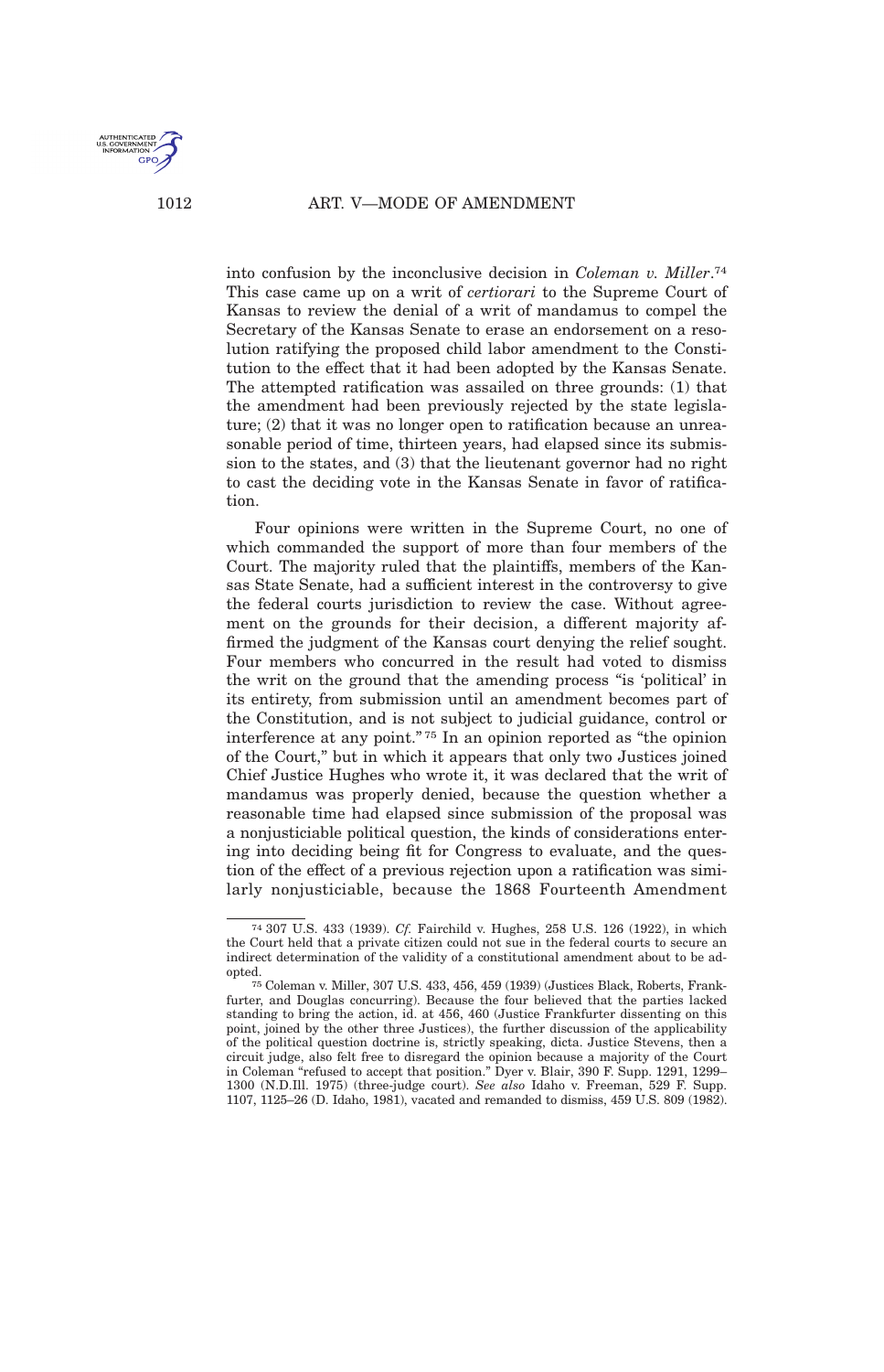

precedent of congressional determination "has been accepted." <sup>76</sup> But with respect to the contention that the lieutenant governor should not have been permitted to cast the deciding vote in favor of ratification, the Court found itself evenly divided, thus accepting the judgment of the Kansas Supreme Court that the state officer had acted validly.<sup>77</sup> However, the unexplained decision by Chief Justice Hughes and his two concurring Justices that the issue of the lieutenant governor's vote was justiciable indicates at the least that their position was in disagreement with the view of the other four Justices in the majority that all questions surrounding constitutional amendments are nonjusticiable.<sup>78</sup>

However, *Coleman* does stand as authority for the proposition that at least some decisions with respect to the proposal and ratification of constitutional amendments are exclusively within the purview of Congress, either because they are textually committed to Congress or because the courts lack adequate criteria of determination to pass on them.<sup>79</sup> But to what extent the political question

<sup>76</sup> Coleman v. Miller, 307 U.S. 433, 447–56 (1939) (Chief Justice Hughes joined by Justices Stone and Reed).

<sup>77</sup> Justices Black, Roberts, Frankfurter, and Douglas thought this issue was nonjusticiable too. 307 U.S. at 456. Although all nine Justices joined the rest of the decision, *see* id. at 470, 474 (Justice Butler, joined by Justice McReynolds, dissenting), one Justice did not participate in deciding the issue of the lieutenant governor's participation; apparently, Justice McReynolds was the absent Member. Note, 28 Geo. L. J. 199, 200 n.7 (1940). Thus, Chief Justice Hughes and Justices Stone, Reed, and Butler would have been the four finding the issue justiciable.

<sup>78</sup> The strongest argument to the effect that constitutional amendment questions are justiciable is Rees, *Throwing Away the Key: The Unconstitutionality of the Equal Rights Amendment Extension*, 58 TEX. L. REV. 875, 886–901 (1980), and his student note, Comment, *Rescinding Ratification of Proposed Constitutional Amendments: A Question for the Court*, 37 LA. L. REV. 896 (1977). Two perspicacious scholars of the Constitution have come to opposite conclusions on the issue. *Compare* Dellinger, *The Legitimacy of Constitutional Change: Rethinking the Amendment Process*, 97 HARV. L. REV. 386, 414–416 (1983) (there is judicial review), *with* Tribe, *A Constitution We Are Amending: In Defense of a Restrained Judicial Role*, 97 HARV. L. REV. 433, 435–436 (1983). Much of the scholarly argument, up to that time, is collected in the ERA-time-extension hearings. Supra. The only recent judicial precedents directly on point found justiciability on at least some questions. Dyer v. Blair, 390 F. Supp. 1291 (N.D.Ill., 1975) (three-judge court); Idaho v. Freeman, 529 F. Supp. 1107 (D. Idaho, 1981), vacated and remanded to dismiss, 459 U.S. 809 (1982).

<sup>79</sup> In Baker v. Carr, 369 U.S. 186, 214 (1962), the Court, in explaining the political question doctrine and categorizing cases, observed that *Coleman* "held that the questions of how long a proposed amendment to the Federal Constitution remained open to ratification, and what effect a prior rejection had on a subsequent ratification, were committed to congressional resolution and involved criteria of decision that necessarily escaped the judicial grasp." Both characteristics were features that the Court in *Baker*, 369 U.S. at 217, identified as elements of political questions, *e.g.*, "a textually demonstrable constitutional commitment of the issue to a coordinate political department; or a lack of judicially discoverable and manageable standards or resolving it." Later formulations have adhered to this way of expressing the matter. Powell v. McCormack, 395 U.S. 486 (1969); O'Brien v. Brown, 409 U.S. 1